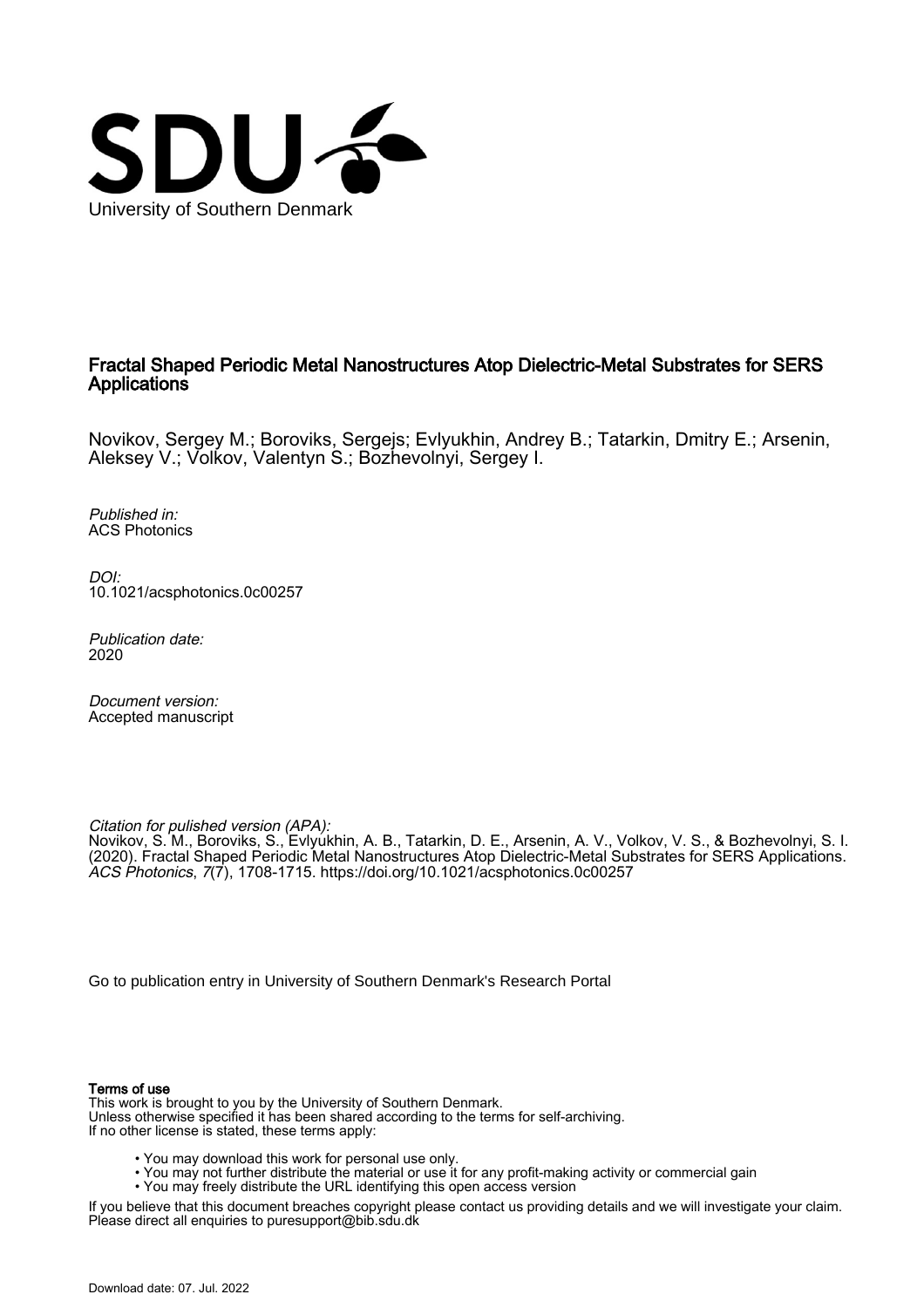



Article

Subscriber access provided by University Library of Southern Denmark

# **Fractal shaped periodic metal nanostructures atop dielectric-metal substrates for SERS applications**

Sergey M. Novikov, Sergejs Boroviks, Andrey B. Evlyukhin, Dmitry E. Tatarkin, Aleksey V Arsenin, Valentyn S. Volkov, and Sergey I. Bozhevolnyi ACS Photonics, **Just Accepted Manuscript** • DOI: 10.1021/acsphotonics.0c00257 • Publication Date (Web): 16 Jun 2020 **Downloaded from pubs.acs.org on June 18, 2020**

# **Just Accepted**

"Just Accepted" manuscripts have been peer-reviewed and accepted for publication. They are posted online prior to technical editing, formatting for publication and author proofing. The American Chemical Society provides "Just Accepted" as a service to the research community to expedite the dissemination of scientific material as soon as possible after acceptance. "Just Accepted" manuscripts appear in full in PDF format accompanied by an HTML abstract. "Just Accepted" manuscripts have been fully peer reviewed, but should not be considered the official version of record. They are citable by the Digital Object Identifier (DOI®). "Just Accepted" is an optional service offered to authors. Therefore, the "Just Accepted" Web site may not include all articles that will be published in the journal. After a manuscript is technically edited and formatted, it will be removed from the "Just Accepted" Web site and published as an ASAP article. Note that technical editing may introduce minor changes to the manuscript text and/or graphics which could affect content, and all legal disclaimers and ethical guidelines that apply to the journal pertain. ACS cannot be held responsible for errors or consequences arising from the use of information contained in these "Just Accepted" manuscripts.

is published by the American Chemical Society. 1155 Sixteenth Street N.W., Washington, DC 20036

Published by American Chemical Society. Copyright © American Chemical Society. However, no copyright claim is made to original U.S. Government works, or works produced by employees of any Commonwealth realm Crown government in the course of their duties.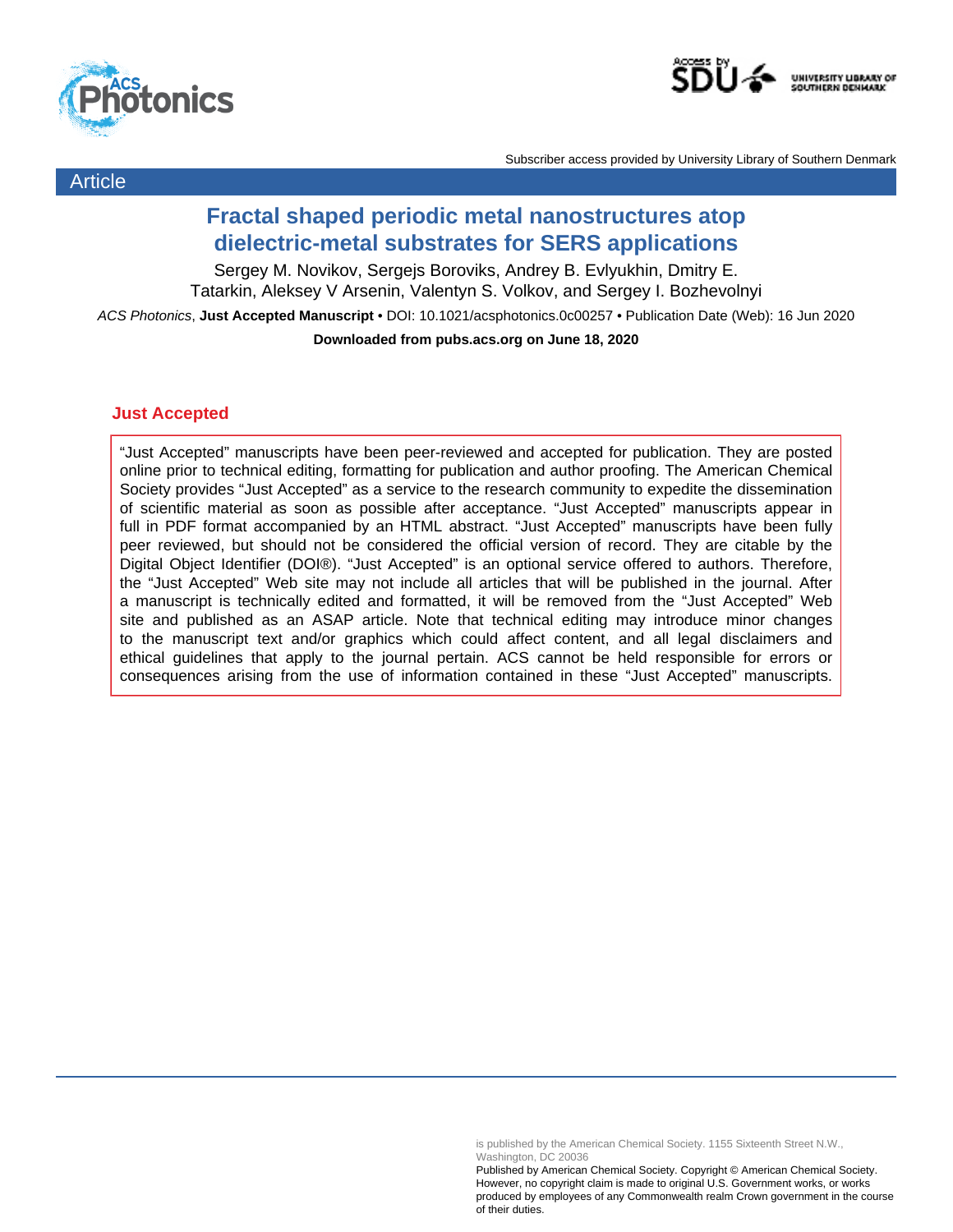## ACS Photonics

 

Fractal shaped periodic metal nanostructures atop dielectric-metal substrates for SERS applications

*Sergey M. Novikov, \*, †, ‡ Sergejs Boroviks, ‡ Andrey B. Evlyukhin,†, & Dmitry E. Tatarkin, † Aleksey V. Arsenin,† Valentyn S. Volkov,†, Sergey I. Bozhevolnyi ‡,§*

†Center for Photonics and 2D Materials, Moscow Institute of Physics and Technology, 9 Institutsky Lane, 141700, Dolgoprudny, Russia.

‡ Centre for Nano Optics, University of Southern Denmark, Campusvej 55, DK-5230 Odense, Denmark.

§Danish Institute for Advanced Study, University of Southern Denmark, Campusvej 55, DK-5230 Odense M, Denmark

& Institute of Quantum Optics, Leibniz Universität Hannover, Welfengarten str.1, 30167

Hannover, Germany.

\*Corresponding author's email: novikov.s@mipt.ru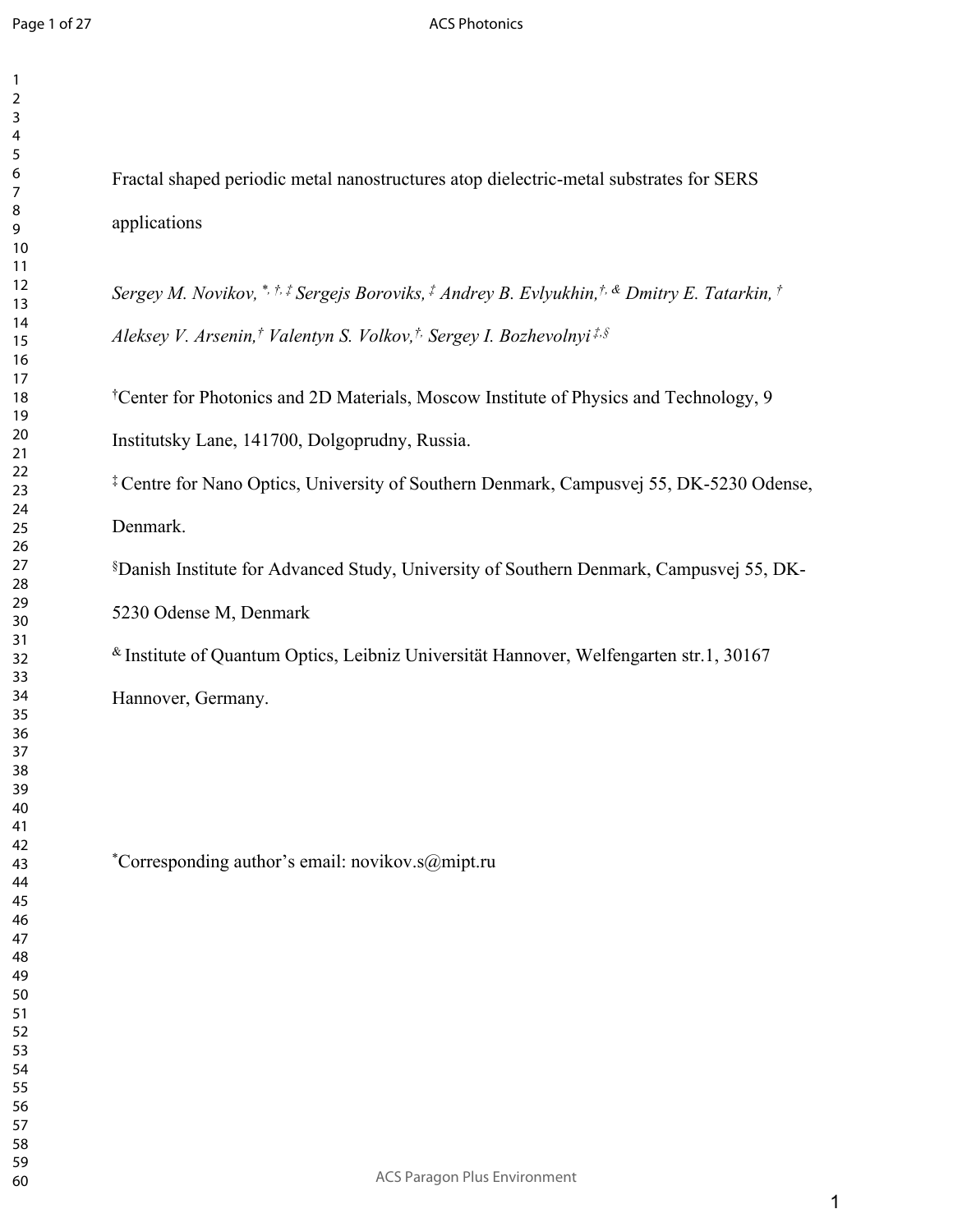ABSTRACT: Controlled and reliable field enhancement (FE) effects associated with the excitation of plasmons in resonant metal nanostructures constitute an essential prerequisite for the development of various sensing configurations, especially those utilizing surface-enhanced Raman scattering (SERS) spectroscopy techniques. Leveraging advantages of random nanostructures in providing strong collective resonances in a broad wavelength range with the design flexibility of individual gap plasmon resonators, we experimentally investigate fractal shaped arrays of gap plasmon resonators and characterize the occurring FE effects by mapping SERS signals from uniformly spread Rhodamine 6G with high-resolution Raman microscopy. In such geometry, the total FE is expected to benefit from both FE associated with gap plasmon excitation and FE due to constructive interference of the surface plasmon modes reflected and diffracted by fractal shaped boundaries. Linear reflection imaging spectroscopy is used to verify that the fabricated nanostructures exhibit spatially distributed resonances (bright spots) close to the excitation wavelengths used for the Raman microscopy. The positions of bright spots are argued to be influenced by fractal shaped boundaries, particle dimensions, polarization, and wavelength of the incident and scattered light. Experimentally obtained SERS images from similar fractal (gold) structures fabricated with different dielectric  $SiO<sub>2</sub>$  spacer thicknesses (0, 20) and 40 nm) featured diffraction-limited bright spots corresponding to local SERS enhancements of up to  $\sim 10^7$  (relative to Raman signals obtained with a glass substrate) for 40-nm-thick SiO<sub>2</sub> layers. Our results indicate that the strategy of combining fractal array geometry with gap plasmon resonances is promising for the design of highly efficient SERS substrates for potential applications in surface-enhanced multichannel sensing, including single-molecule spectroscopy.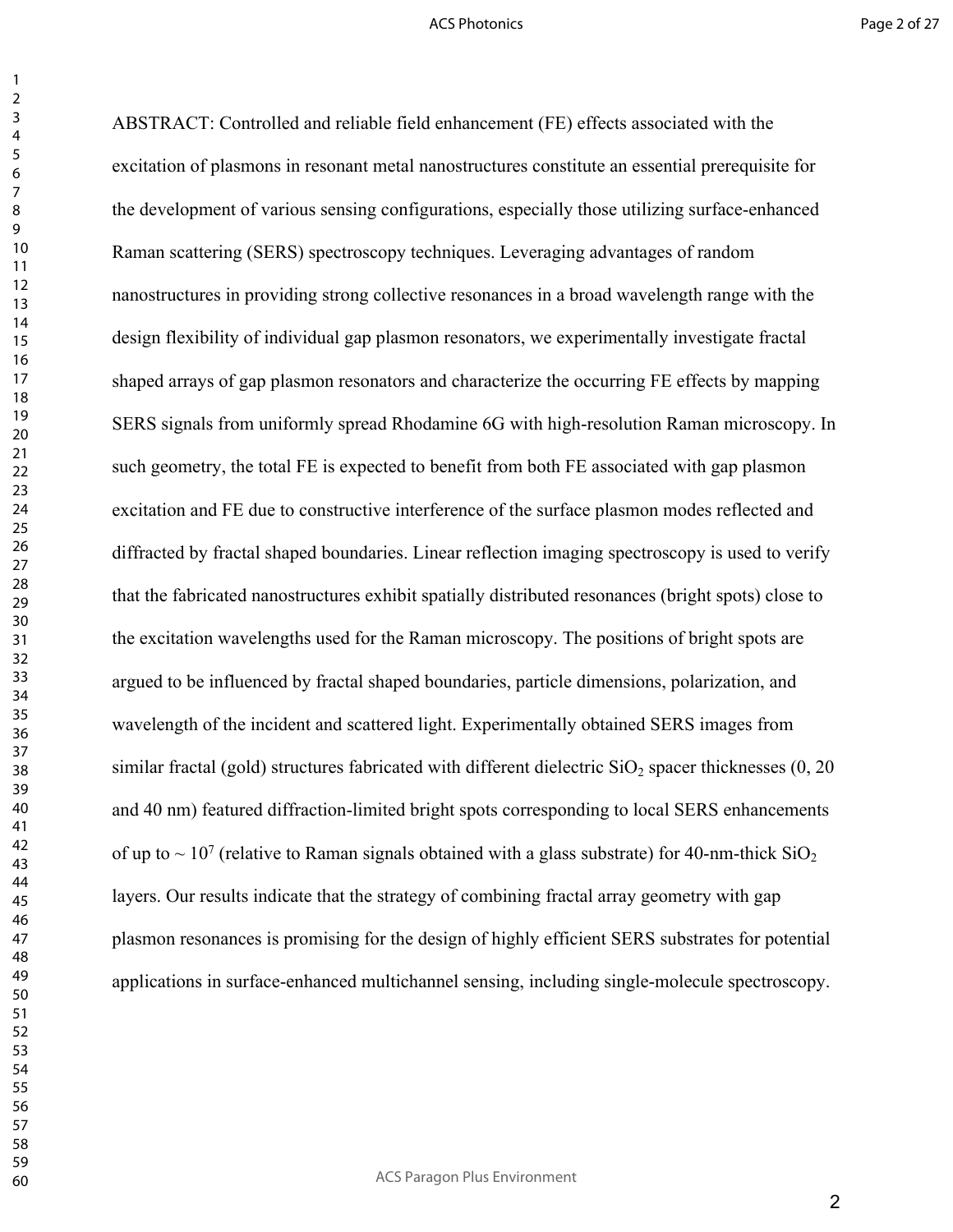| $\begin{array}{c} 2 \\ 3 \end{array}$ | KEYWORDS: plasmonics, field enhancement, SERS, scanning microscopy, fractals, linear and |
|---------------------------------------|------------------------------------------------------------------------------------------|
| 4                                     |                                                                                          |
| 5                                     |                                                                                          |
| 6                                     | nonlinear light scattering by nanostructures, gap surface plasmons.                      |
| $\boldsymbol{7}$                      |                                                                                          |
| $\bf 8$                               |                                                                                          |
| 9                                     |                                                                                          |
| $10\,$                                |                                                                                          |
| $11$                                  |                                                                                          |
| $12$                                  |                                                                                          |
| $13$                                  |                                                                                          |
| 14                                    |                                                                                          |
| 15                                    |                                                                                          |
|                                       |                                                                                          |
| $16$                                  |                                                                                          |
| $17$                                  |                                                                                          |
| 18                                    |                                                                                          |
| 19                                    |                                                                                          |
| $20\,$                                |                                                                                          |
| $21\,$                                |                                                                                          |
| $22\,$                                |                                                                                          |
| 23                                    |                                                                                          |
| 24                                    |                                                                                          |
| 25                                    |                                                                                          |
| 26                                    |                                                                                          |
| $27$                                  |                                                                                          |
| 28                                    |                                                                                          |
| 29                                    |                                                                                          |
| $30\,$                                |                                                                                          |
| 31                                    |                                                                                          |
| $32$                                  |                                                                                          |
| 33                                    |                                                                                          |
| 34                                    |                                                                                          |
| 35                                    |                                                                                          |
| 36                                    |                                                                                          |
| 37                                    |                                                                                          |
| 38                                    |                                                                                          |
| 39                                    |                                                                                          |
| 40                                    |                                                                                          |
| 41                                    |                                                                                          |
| 42                                    |                                                                                          |
| 43                                    |                                                                                          |
| 44                                    |                                                                                          |
| 45                                    |                                                                                          |
| 46                                    |                                                                                          |
| 47                                    |                                                                                          |
| 48                                    |                                                                                          |
| 49                                    |                                                                                          |
| 50                                    |                                                                                          |
| 51                                    |                                                                                          |
| 52                                    |                                                                                          |
| 53                                    |                                                                                          |
| 54                                    |                                                                                          |
| 55                                    |                                                                                          |
| 56                                    |                                                                                          |
| 57                                    |                                                                                          |
| 58                                    |                                                                                          |
| 59                                    | ACS Paragon Plus Environment                                                             |
| 60                                    |                                                                                          |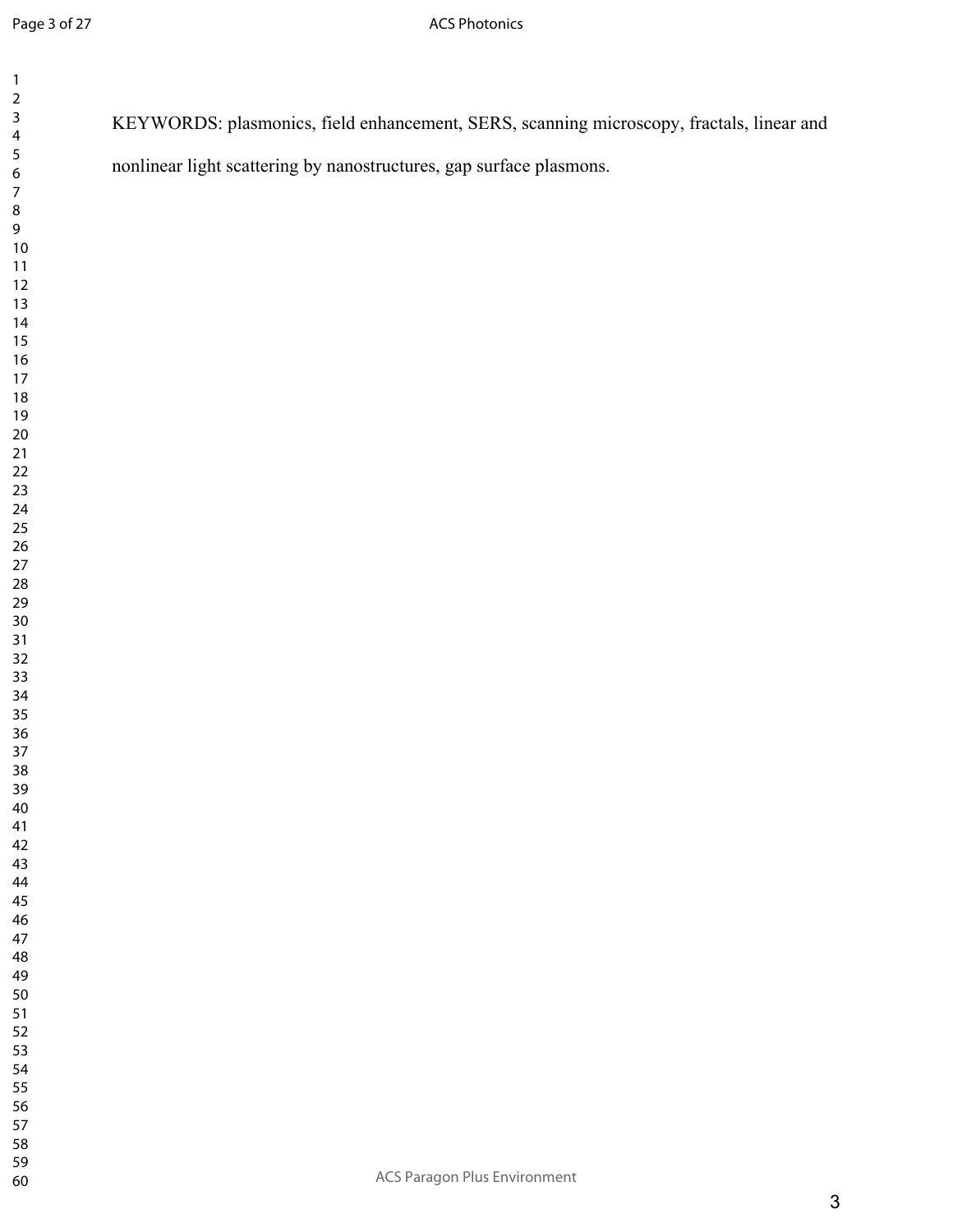## **Introduction**

Surface-enhanced Raman scattering (SERS) spectroscopy is a highly selective and nondestructive optical tool for chemical identification of molecular composition with very low, on the order of nM, concentrations of target molecules.<sup>1</sup> First observed as a scattering phenomenon in 1974,<sup>2</sup> SERS has been rapidly developing into a powerful spectroscopic characterization technique widely exploited in the ever-expanding range of applications ranging from biomolecular sensing, biochemistry and medical diagnostics to material and environmental science.<sup>1-5</sup> Recently, even the single-molecule detection of contaminants, explosives, and viruses was shown to be possible. $6-9$ 

The main physical mechanism behind SERS is related to strong electromagnetic field enhancement (FE),  $^{10}$  which occurs due to resonant excitations of surface plasmons (SPs), i.e., collective electron excitations in metals coupled to electromagnetic fields in dielectrics.11-13 In general, two types of resonant excitations can be distinguished: localized SP excitations in nanostructures of different shapes and compositions and propagating SP modes supported by metal-dielectric interfaces commonly referred to as surface plasmon polaritons (SPPs). The spectral positions of resonances can be tuned by changing the geometry (shape and size) of nanostructures, their constitutive materials, and the refractive index of the surrounding medium.<sup>1</sup> Judiciously engineered plasmonic nanostructures allow thereby for the realization of strong FE effects in different wavelength ranges.14-16

Various strategies have been suggested in order to realize strong and robust FE effects for applications in SERS.17-22 From the applicational viewpoint, the design of highly efficient SERS substrates represents one of the most active research directions, motivating investigations of SERS enhancements that can be achieved in ensembles of surface nanostructures with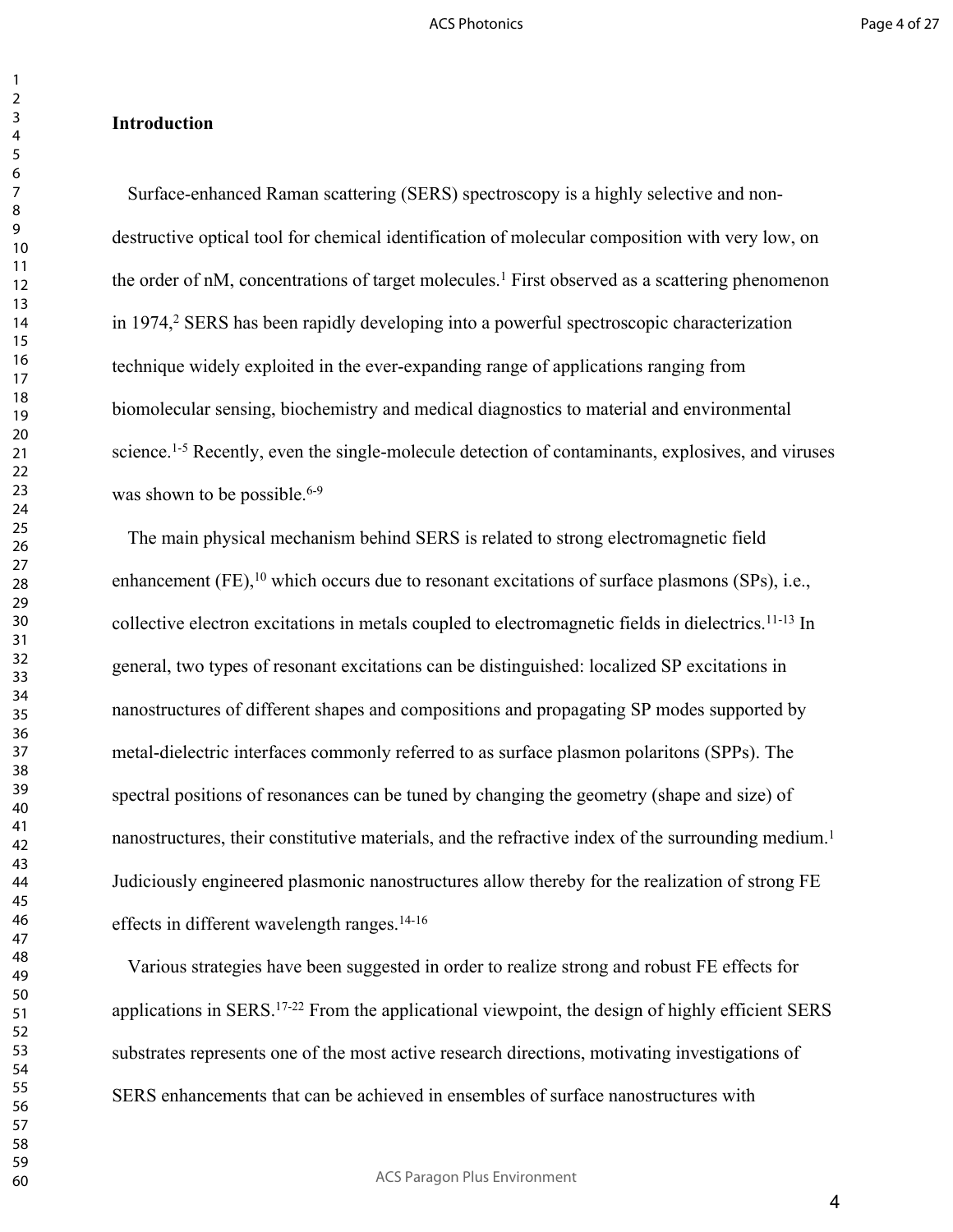Page 5 of 27

#### ACS Photonics

sufficiently high surface coverage.<sup>1,23</sup> Large-scale realistic simulations of nanoparticle-based SERS substrates indicate, while the SERS enhancement generally increases with the coverage, very large individual FEs are not necessarily improve the SERS enhancement of close-packed arrays.<sup>23</sup> Among plasmonic configurations ensuring relatively large and robust FE effects, metal nanostructures separated by subwavelength-thin dielectric spacers from metal substrates, which support highly confined plasmonic modes known as gap SPs (GSPs), are attractive because their resonances are easily tuned by geometry and associated with the excitation of magnetic-dipole current configurations with strongly suppressed radiative damping.<sup>24</sup> The underlying mechanism of GSP resonators is similar to that of a Fabry-Perot resonator with the resonance occurring due to constructive interference of GSP modes reflected at the resonator terminations.24-27 The GSP resonance characteristics can be controlled by modifying the spatial extent of the top nanostructures, material, and thickness of the dielectric spacer gap width, with the possibility of reaching extreme FEs for ultrathin gaps.<sup>28</sup>

Considering approaches to cover large substrate areas with nanostructures, the usage of fractal patterns in the geometry of plasmonic nanostructures is appealing because these structures are known to support multiple tunable resonances over broad spectral domains.<sup>29,230</sup> Generally, these resonances are associated with the formation of subwavelength-localized areas with strong FEs, so-called hot spots, in the regions of constructive interference of corresponding (localized and/or propagating SP) modes.<sup>29</sup> Fractal structures featuring various FE effects have found diverse applications, ranging from subwavelength imaging,  $31$  broadband absorbers,  $32$  sensors,  $33$  to graphene photodetectors.<sup>34</sup>We have previously explored light scattering by fractal shaped periodic arrays of gold nanoparticles fabricated on thick gold films, and associated generation of localized FEs.<sup>35, 36</sup> The boundary of such structure is defined by the shape of the Mandelbrot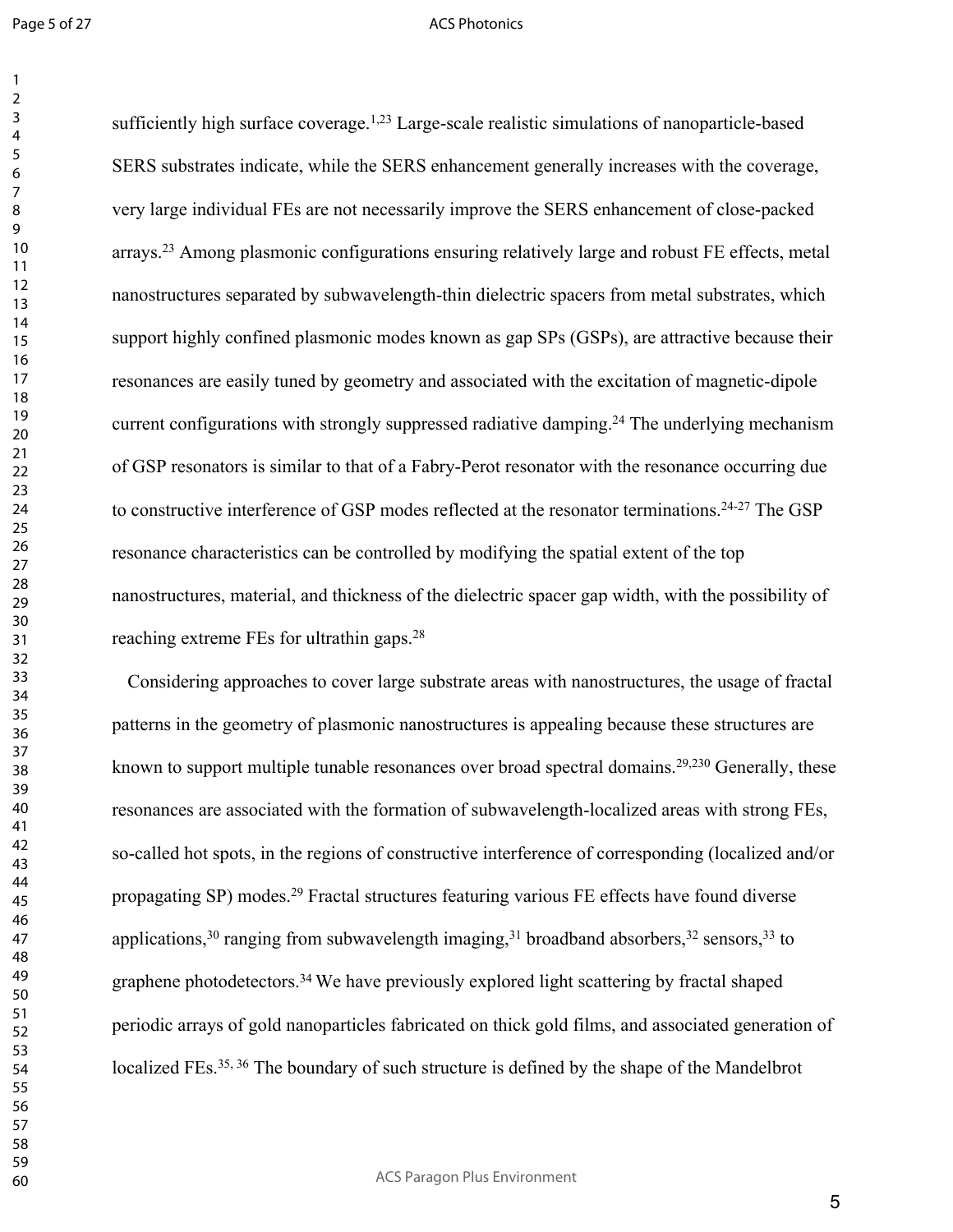fractal, and hot spots are produced inside the structure due to the interference of (excited by scattering of incident radiation) SPP waves that are reflected and diffracted at the boundaries.<sup>35,38</sup> The underlying physical mechanism of hot spot generation<sup>35</sup> is therefore similar to the mode formation in acoustic fractal drums.<sup>39</sup> Extensive optical characterization of FE effects in these nanostructured arrays demonstrated that the possibility of reproducibly realizing an order of magnitude gain in SERS signal with respect to that measured with unstructured gold films. 40-2

In this work, we take advantage of the aforementioned attractive features of individual GSP resonators, including efficient SPP excitation by GSP scattering,<sup>26</sup> by arranging cylindrical gold nanoparticles in a periodic array shaped by the Mandelbrot fractal<sup>35</sup> atop a thick gold film covered by a thin  $SiO<sub>2</sub>$  spacer layer of different thicknesses (0, 20 and 40 nm). We use scanning confocal Raman microscopes operating at the wavelengths of 532 and 632.8 nm to map SERS signals from Rhodamine 6G (R6G) homogenously adsorbed on the fabricated samples. Linear reflection imaging spectroscopy is used to verify that the fabricated nanostructures exhibit spatially distributed resonances (bright spots) close to the excitation wavelengths used for the Raman microscopy. The positions of bright spots are argued to be influenced by fractal shaped boundaries, particle dimensions, polarization and wavelength of the incident and scattered light. The SERS images from all fractal structures feature diffraction-limited hot spots corresponding to local SERS enhancements of up to  $\sim$ 27 and  $\sim$ 55 (relative to the fractal on the bare gold film) for 20- and 40-nm-thick  $SiO<sub>2</sub>$  spacer layers, respectively, with overall SERS enhancements of up to  $\sim 10^7$  relative to Raman signals obtained with a glass substrate. Our results demonstrate that fractal shaped arrays of GSP resonators are promising for the design of highly efficient SERS substrates for potential applications in surface-enhanced multichannel sensing, including singlemolecule spectroscopy.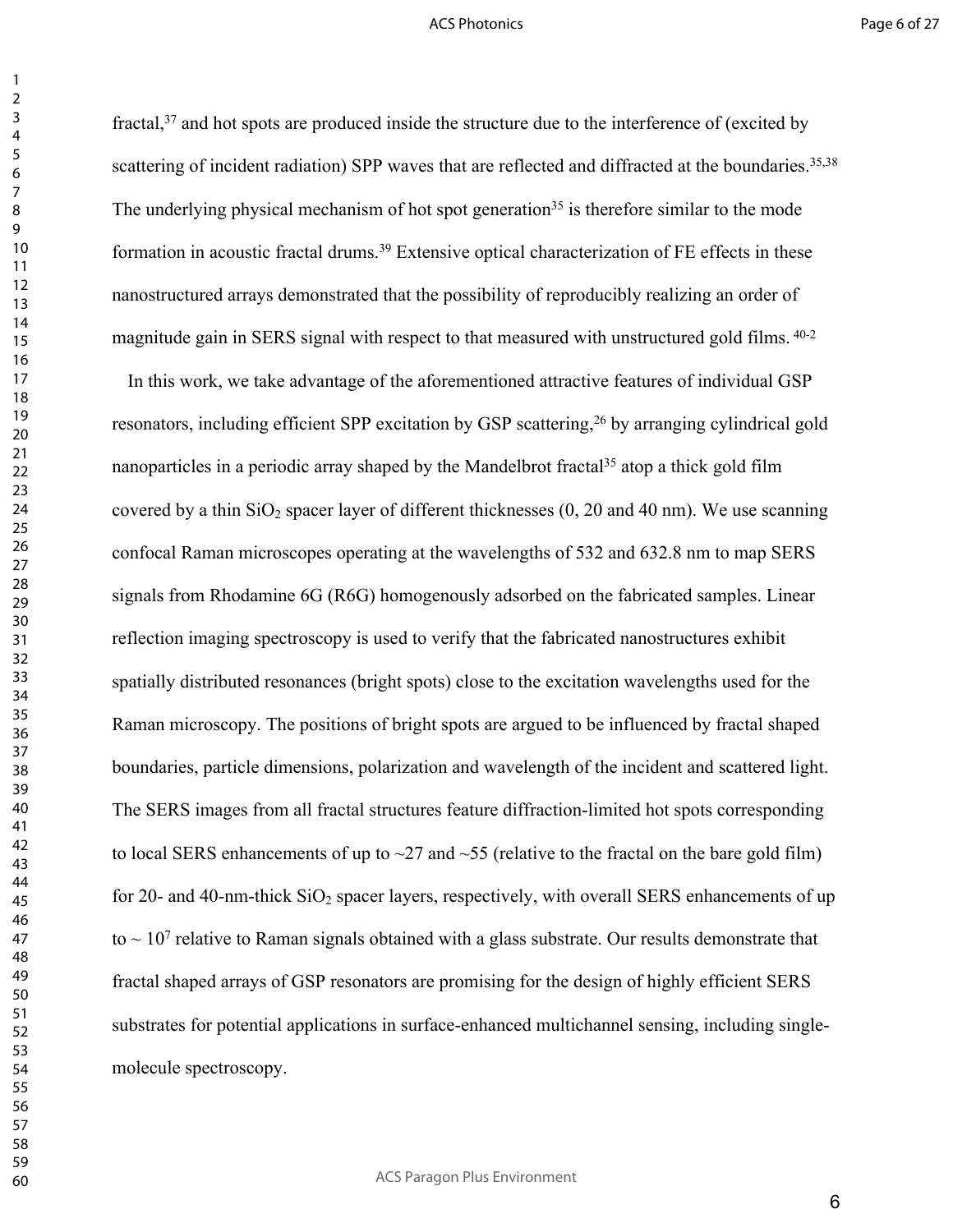#### ACS Photonics

## RESULTS AND DISCUSSION

**Linear and optical characterization.** We fabricate 180-nm-period square arrays of cylindrical (height of 50 nm, diameter of 100 nm) gold nanoparticles (NPs) formed on a continuous smooth optically thick (120 nm) gold film (Figure 1a) and atop dielectric-metal substrates consisting of a similar thick gold film and  $SiO<sub>2</sub>$  layers (Figure 1b,c, Figure S1) using electron beam lithography (EBL). The boundaries of the arrays are defined by the shape of a segment of the Mandelbrot fractal. The thicknesses of dielectric layers are 20 nm and 40 nm. For more details on the fabrication, see the Methods section. The scanning electron microscope (SEM) images (Figure 1df) of a fractal with  $SiO<sub>2</sub>$  thickness 40 nm demonstrate the high quality and no visible defects of the fabricated samples. Before SERS investigations, the fabricated samples were characterized by optical microscopy with white-light illumination and linear reflection imaging spectroscopy (see Methods).

The optical white-light images of fractals obtained in co- and cross-polarizations with GSP resonator and NP arrays and demonstrate distinctly different features. The fractal structure formed on the bare gold film viewed with the co-polarized illumination produces a dark-shaded fractal structure, although with a very low optical contrast with (Figures S2a,d) due to weak NP resonances in the visible, most pronounced near 540 nm (Figure 1b). Similar fractal structures representing GSP resonators generate strong green colors (Figure 2a and S2b,c,e,f) due to strong absorption in the red part of the spectrum (Figure 2b) caused by the GSP resonances at these wavelengths.<sup>43,44</sup> The optical images of NP and GSP fractals obtained with the cross-polarized illumination, which can be considered as scattering images, show consequently weakly contrasted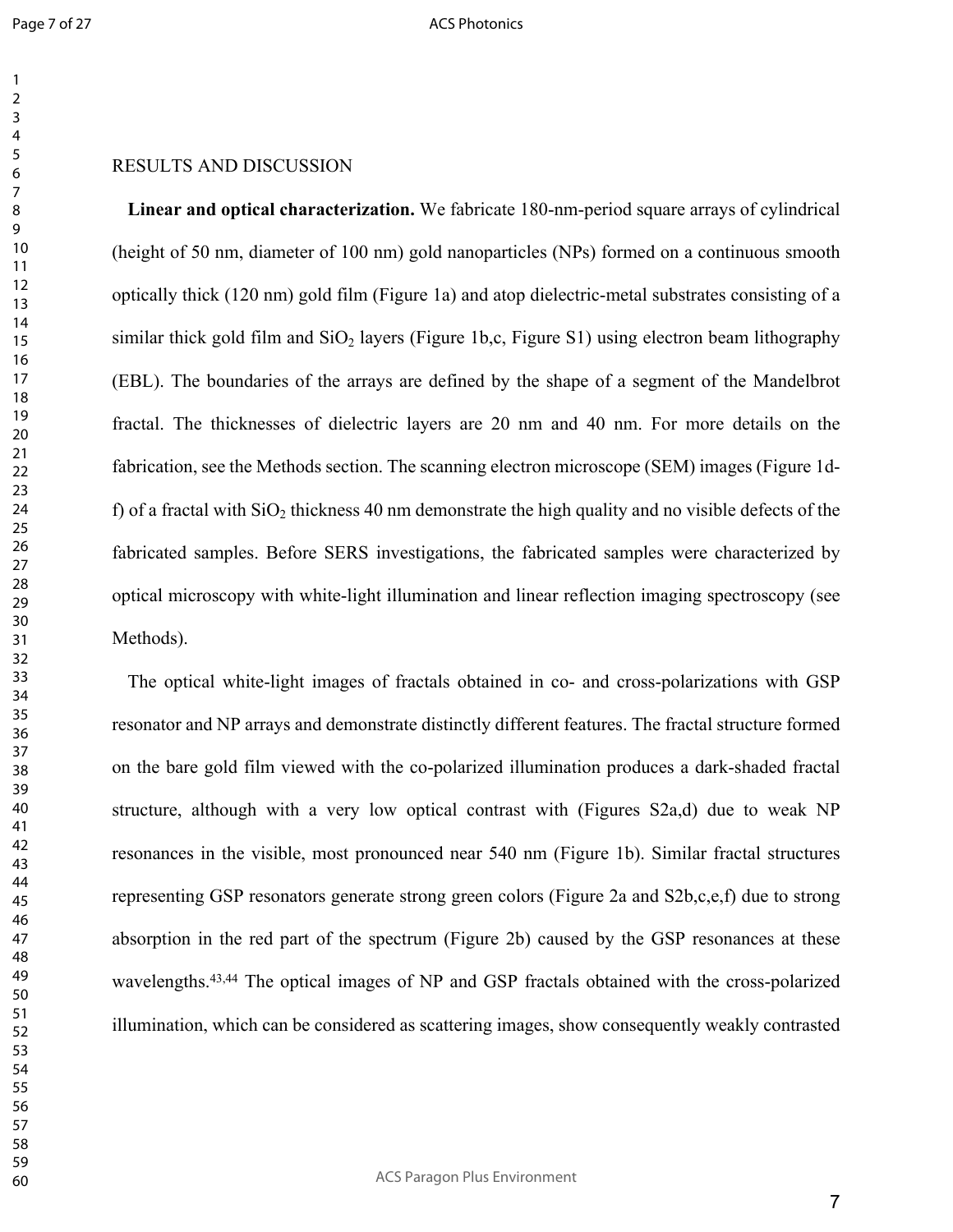greenish (Figure S2g) and bright red-colored images with very intense hot spots (Figure 2c and Figure S2h,i).



**Figure 1.** Schematic images of fractal structure a) on the bare gold film b) on the gold film with a layer of  $SiO<sub>2</sub> 20$  nm c) on the gold film with a layer of  $SiO<sub>2</sub> 40$  nm; d)-f) SEM images of a fractal with the thickness of  $SiO<sub>2</sub>$  40 nm.

The sample characterization with the linear reflection imaging spectroscopy resulted in the spectrally resolved high-resolution images (see Methods) of each sample obtained with the co- and cross-polarized illuminations (Figure S3-S5). The reflection spectra obtained with the co-polarized illumination for all fractal samples indicate the presence of two (although differently pronounced) resonances, at  $\sim$ 550 and  $\sim$ 650-670 nm (Figure 2b). The short-wavelength resonance, practically disappearing for large spacer thickness (being transformed in progressively weaker shoulders in the resonance curves), is apparently associated with the excitation of individual NP resonances, i.e., practically without the influence of the gold substrate in case of GSP fractals.<sup>445</sup> The long-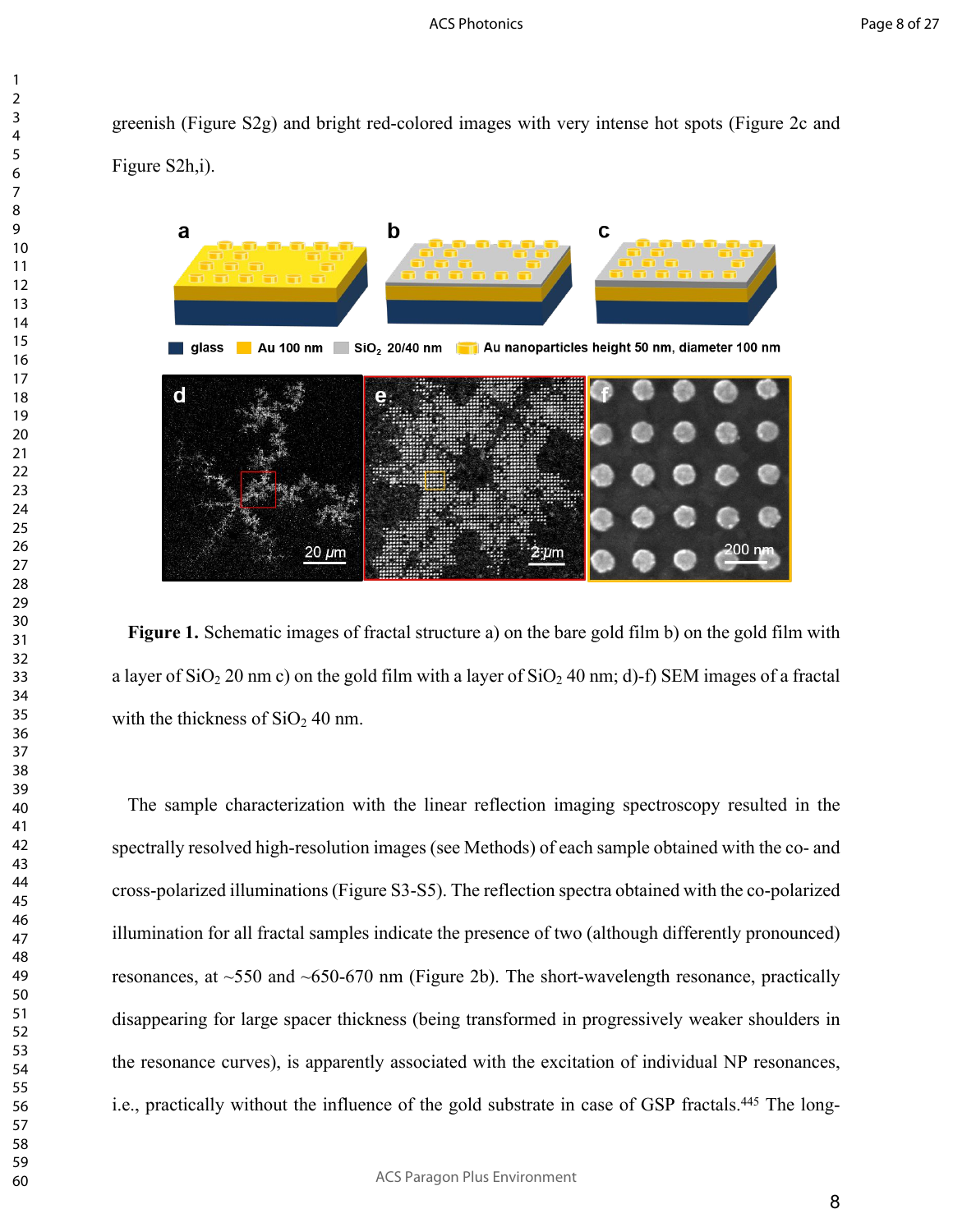## ACS Photonics

wavelength resonance, very weakly pronounced for the NP fractal configuration, is ascribed to the occurrence of constructive interference of SPP or GSP waves excited by scattering of the incident light by nanostructures and reflected/diffracted by fractal shaped boundaries.



**Figure 2.** Optical images of the fractal structure fabricated on a substrate with a 40 nm  $SiO<sub>2</sub>$  gap obtained in a) co-polarized and c) cross-polarized detection and illumination; b) reflection and d) scattering spectra from typical hot spots in fractal images for various spacer thicknesses.

The collective resonance for the NP fractal configuration is very weak because the NP scattering efficiency of SPP excitation along with the SPP reflection by the fractal boundaries is small due to a relatively low NP height (and thereby volume).<sup>35</sup> The corresponding weak reflection minimum (inset in Figure 2b) is a result of competing trends: SPP absorption at shorter  $( $600 \text{ nm}$ )$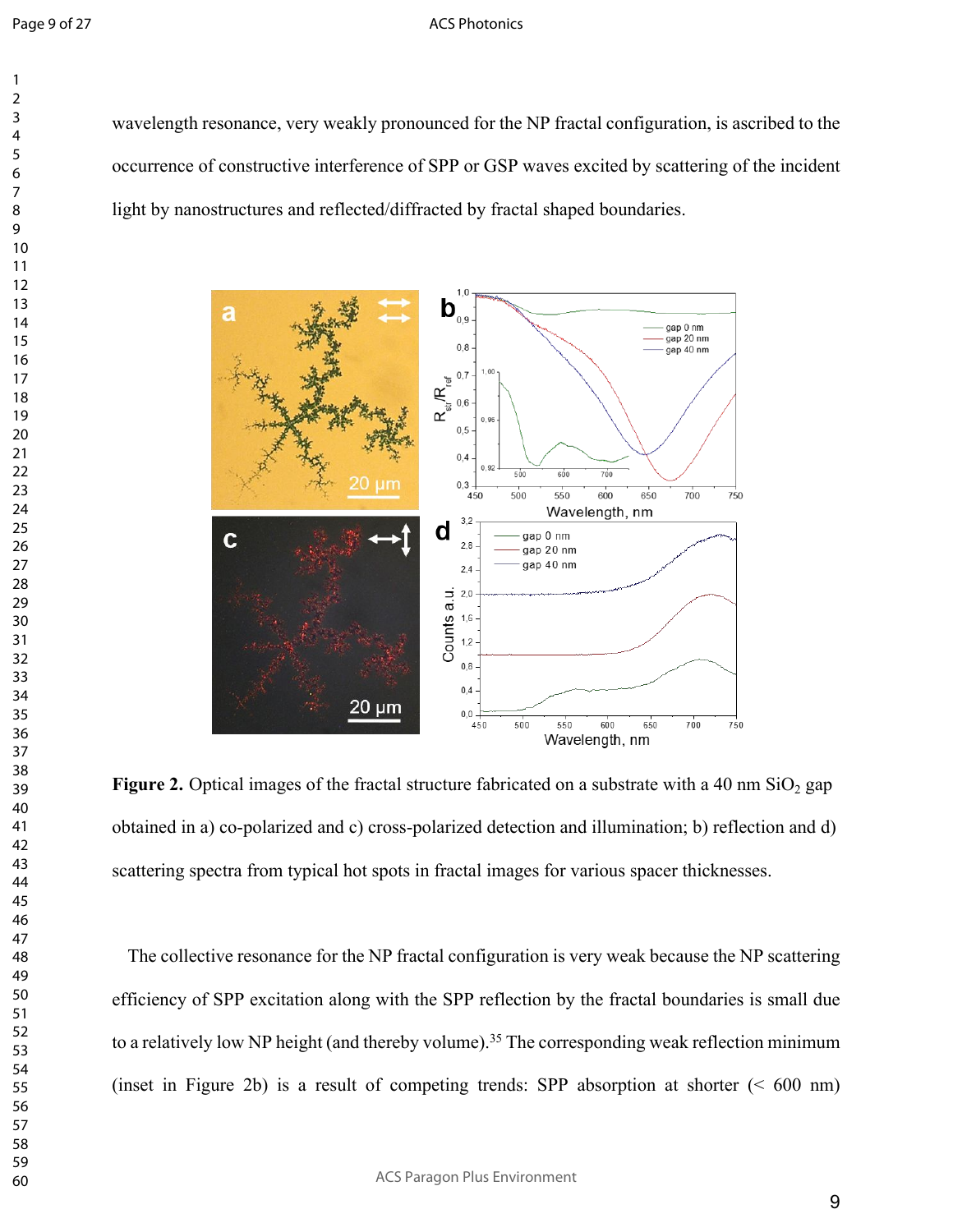wavelength (that jeopardizes the SPP multiple scattering) and a rapidly decreasing with the wavelength NP scattering efficiency. The GSP excitation and scattering (and reflection by the fractal boundaries) are expected to significantly (in comparison) increase due to strong individual GSP resonances (as discussed above) and efficient excitation of SPP waves by GSP resonators.<sup>26</sup> The GSP resonances become stronger and red-shifter for smaller spacer thicknesses,<sup>44</sup> resulting in a deeper and red-shifted minimum in the reflection spectrum for the 20-nm-thick spacer as compared to that for the 40-nm-thick one (Figure 2b). Essentially, smaller spacer thicknesses result in shorter GSP wavelengths (i.e., larger GSP effective indexes) and, consequently, stronger reflections at the resonator terminations and larger resonance (vacuum) wavelengths.<sup>27</sup> Note that, in this case, the same competing trends as above result in the trade-off being very close to the resonant wavelength of the constituent individual GSP resonators, enhancing thereby their effect as compared to the reflection minima observed for the individual GSP resonators.<sup>43,44</sup>

Spectrally-resolved fractal images obtained with the co-polarized illumination appear relatively homogeneous (Figure S2a-c), whereas the corresponding images with the crosspolarized illumination display a set of bright spots (Figure S3d-f), whose position and number correlates (not surprisingly) with the white-light bright fractal images obtained with the crosspolarized illumination (Figure S2g-i). At the same time, the fractal nature of GSP resonator array boundaries results in irregular multiple scattering and interference leading to different positiondependent scattering spectra, i.e., spectra obtained by spectrally-resolved microscopy from different regions with the cross-polarized illumination (Figure 2d and Figure S4). These noticeable differences confirm the collective nature of the observed resonances, since multiple GSP scattering, reflection by fractal boundaries and interference are expected to be noticeably influenced by the local (within the GSP propagation length) fractal shape.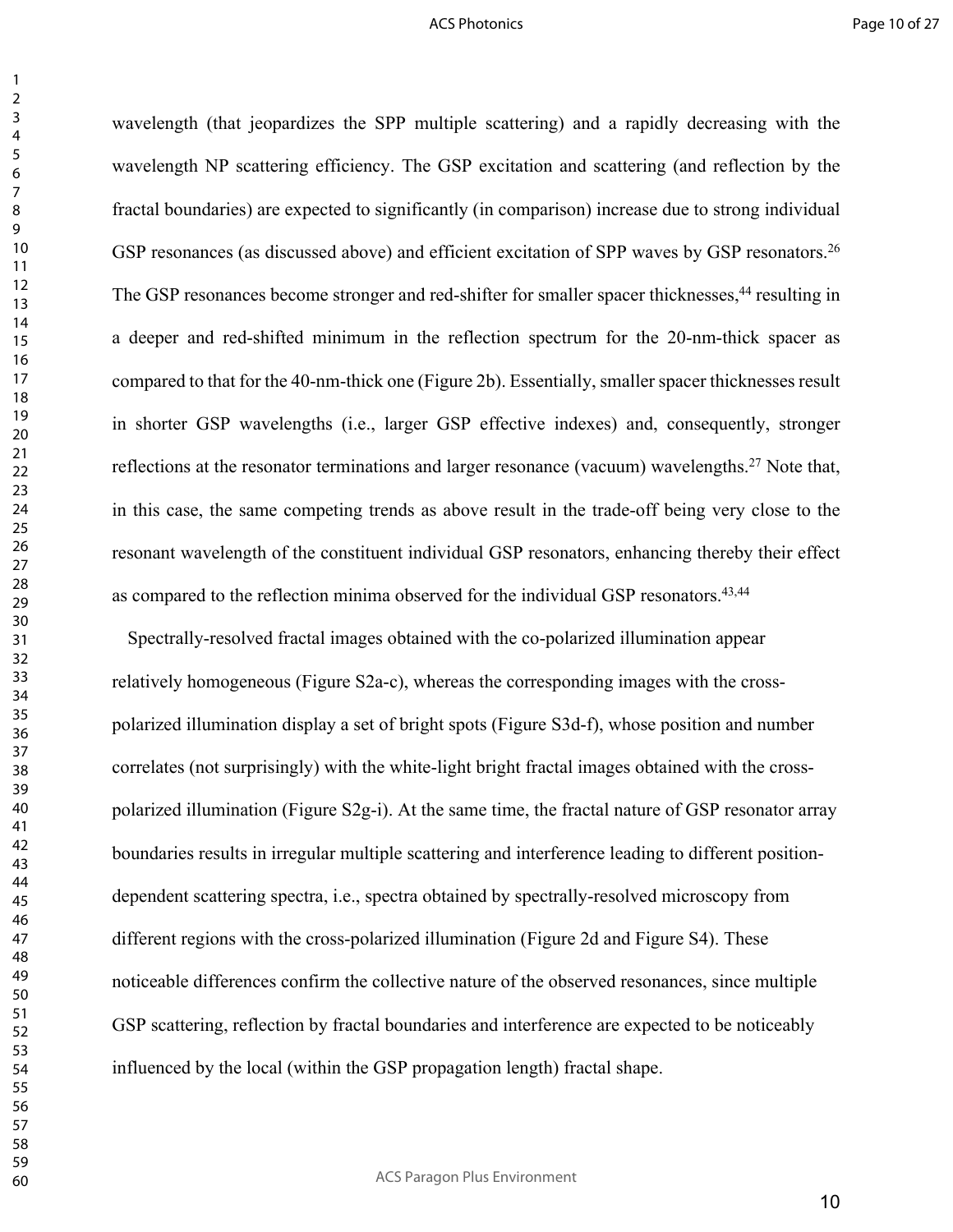#### ACS Photonics

**Raman characterization**. Characterization of the FE effects in fractal structures was conducted using the Raman microscopy (see Methods) with all samples being covered by an aqueous 10−6 M solution of R6G for approximately 1 h and subsequently gently blown dry with compressed air. Typical SERS images obtained with all fractal structures replicate clearly the fractal geometry defined by the EBL, while also revealing several hot spots (Figure 3a-c).



**Figure 3.** a, b, c) Raman images obtained with the illumination at the wavelength of 532 nm by mapping Raman signals integrated over 1465–1620 cm−1 from R6G adsorbed on fractal NPs with a) gap 0 nm, b) gap 20 nm, c) gap 40 nm d) Typical Raman spectra recorded from the points outside hot spots, marked with white rings. e) Raman spectra of selected hot spots marked as green, red, and blue rings on the a-c). Reference spectra (bg - in the legend) were obtained from the bare gold film.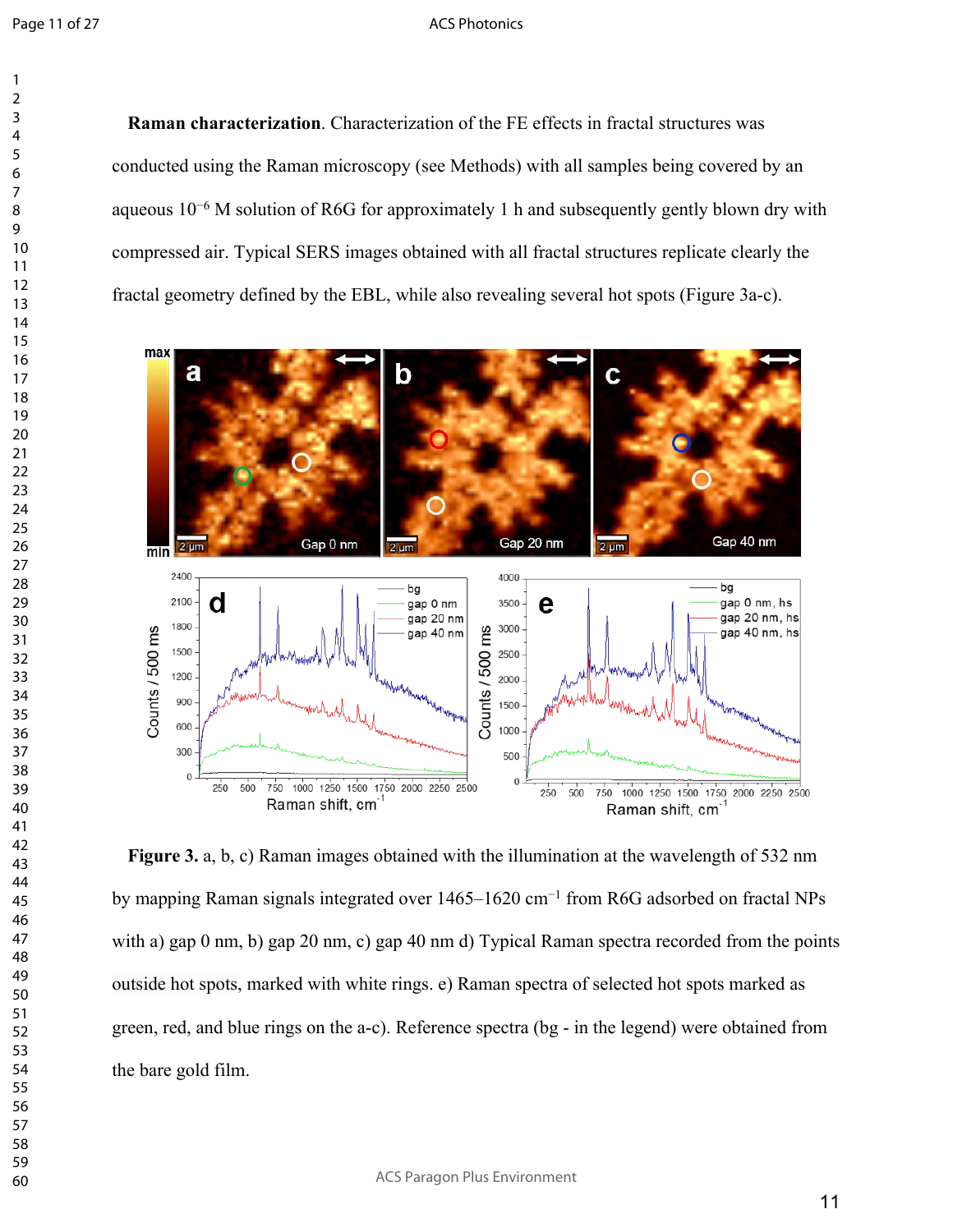Based on our previous investigations involving both two-photon luminescence microscopy, 35,38 and SERS, <sup>40</sup> we attribute hot spots to the occurrence of constructive interference of SPPs (in the case of gold NPs fabricated on a bare gold film) and GSPs (in the case of gold NPs fabricated on a  $SiO<sub>2</sub>$  spacer supported by the gold film), which are excited by the incident radiation (due to the scattering by NPs) and partially reflected by fractal shaped boundaries.

Raman spectra demonstrate that the intensity of Raman peaks is dramatically enhanced by using the GSP fractal configurations in comparison with the NP structures fabricated on the bare gold film metal, with the strongest enhancement achieved with the -nm-thick  $SiO<sub>2</sub>$  spacer (Figure 3d,e). The observed difference in SERS signals obtained with GSP resonators and those with NP structures is a result of stronger interaction of incident radiation with GSP resonators and more efficient excitation of SP modes. This substantially changes the resonance excitation condition in the system and adds an additional degree of freedom for their control by controlling the gap thickness. The difference in the observed SERS enhancements for different fractal configurations is consistent with the features of optical resonances observed in the corresponding reflection spectra (Figure 2b). We believe that the Raman signals obtained with the 40-nm-thick  $SiO<sub>2</sub>$  spacer are additionally enhanced due to the relative (to the -nm-thick  $SiO<sub>2</sub>$  spacer) increase in the scattering and decrease in the absorption of the GSP resonators<sup>46</sup> that facilitate emission (reradiation) of Raman-shifted photons.<sup>1</sup> The Raman signals obtained from the hot spots (Figure 3e) have the strengths of up to 3 times higher in comparison with those collected from the places outside the hot spots (Figure 3d). Importantly, the hotspot positions are determined by the configuration of fractal structures, the dielectric gap, and resonant field frequency. The occurrence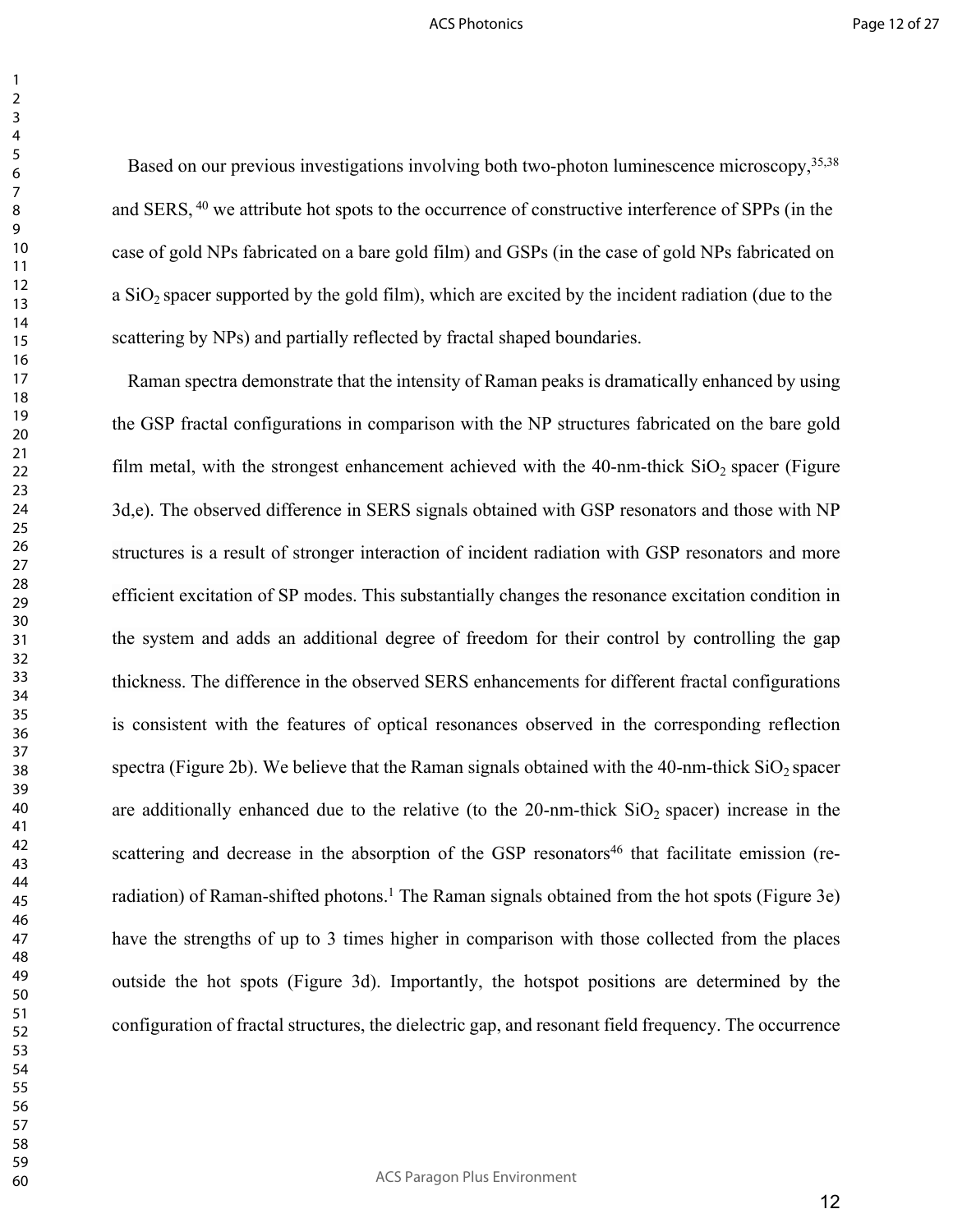#### ACS Photonics

of SERS hotspots is a reproducible feature of this system and, therefore, can be used for the development of improved SERS structures and their potential applications.

A similar trend was observed with the SERS spectra obtained with the excitation laser operating at the wavelength of 632.8 nm (Figure S4), although the difference between the SERS signals from the GSP fractals and those from the NP fractal became significantly larger (cf. Figure 3d,e and Figure S7a,b). This difference increase matches well the increase in the difference between the corresponding reflection spectra when comparing the pump wavelengths of 532 and 632.8 nm (Figure 2b). It should, however, be noted that the above comparison is conducted for the SERS signals that also include the background fluorescence contribution, which is primarily driven by the absorption of the pump illumination that also determines the reflection spectra. Raman scattering and fluorescence are two competing phenomena, and the laser-induced fluorescence is a source of omnipresent background signals. If the metal surface is rough or nanostructured, the intensity of fluorescence can also be enhanced, a phenomenon that is termed surface-enhanced fluorescence. This phenomenon is also observed in the experiments with our structures. The fluorescence background is stronger for GSP configurations than that for NP structures, a tendency that is similar to that observed for SERS signals. In order to quantify the benefit of using GSPbased configurations with respect to the SERS signals appearing on the top of the fluorescence, we carefully subtracted the average fluorescence background and compared levels of six main R6G Raman peaks normalizing their signals by those obtained with the NP (zero-spacer-thickness) fractal configuration (Figure 4). The corresponding SERS enhancements (relative to the NP fractal configuration) are up to  $\sim$ 11 and  $\sim$ 37 (with the 532-nm-wavelength pump) and  $\sim$ 27 and  $\sim$ 55 (with the 632.8-nm-wavelength pump) for the GSP fractal configurations with the 20- and 40-nm-thick SiO<sub>2</sub> spacers, respectively. It is thereby seen that also the pure SERS signal enhancements follow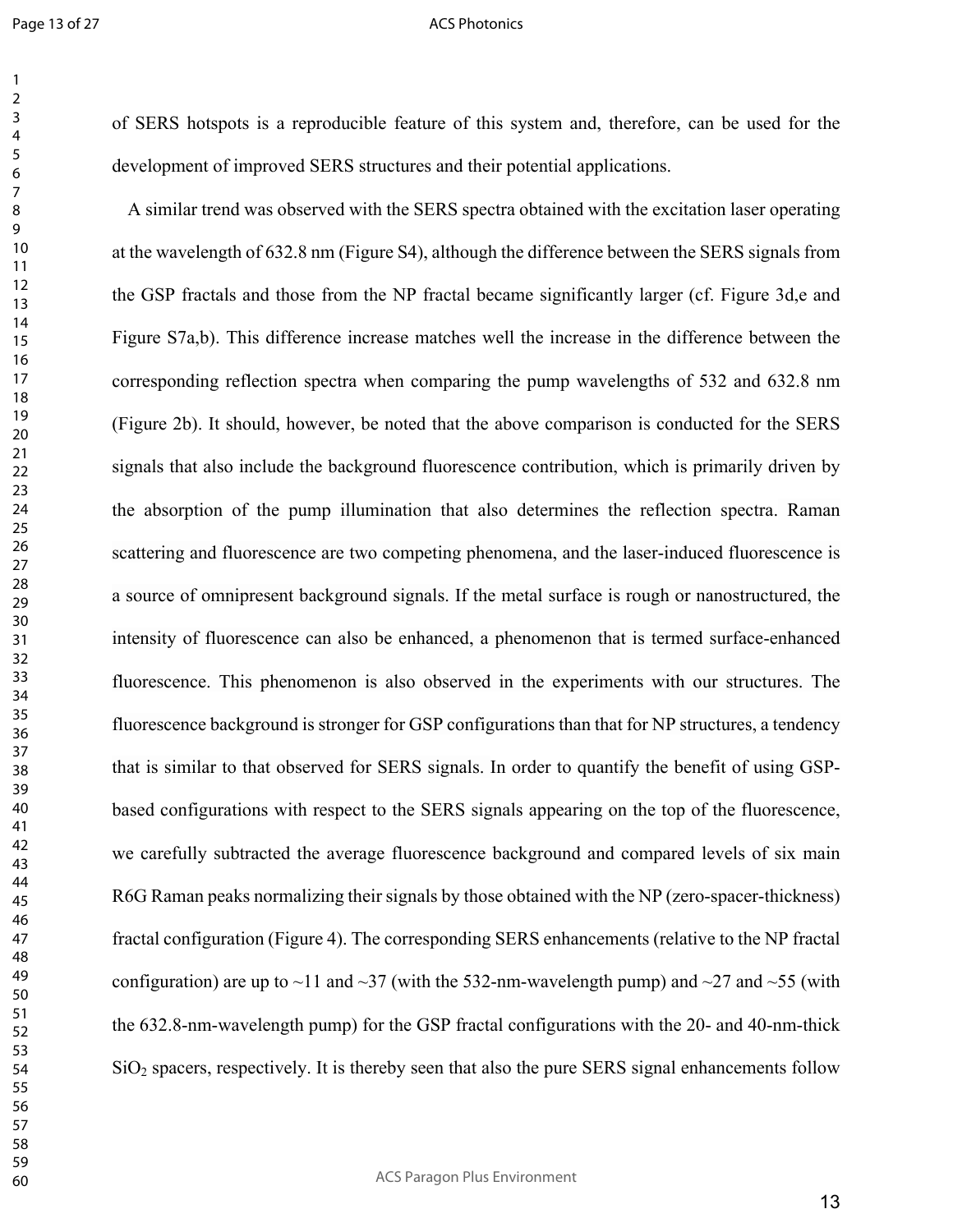the differences in the reflection spectra for these wavelengths (Figure 2b). These features are also consistent with the conclusions of the previous experimental investigations using scanning twophoton photoluminescence microscopy that GSP resonator arrays significantly enhance local electric fields.<sup>27</sup>



**Figure 4.** Relative Raman enhancement estimated as the relation between intensity obtained from metal nanostructures atop dielectric-metal substrates and intensity obtained from the fractal on the bare gold film with a) wavelength 532 nm, b) wavelength 632.8 nm. HS - hot spots**.**

The analysis of Raman images recorded by counting Raman signals from different spectral regions of R6G Raman signals (for instance, 610–625 cm−1 and 1465–1620 cm−1), allows one to observe the associated variations in the strength of some hot spots (Figure S8). A number of the bright spots change their mutual strength, while some appear only in one of the images (e.g., spots 1 and 2 indicated by white circles in Figure S8). At the same time, the data used for the generation of both these images were recorded simultaneously, making up the same set of spatially-resolved Raman spectra. The fact, that these two images (Figure S8) generated by selecting different peaks in the spectra (i.e., at 610–625 cm−1 and 1465-1620 cm−1 corresponding to the wavelengths of  $\sim$ 552 and  $\sim$ 583 nm, respectively, when using the 532-nm-wavelength pump) are not identical,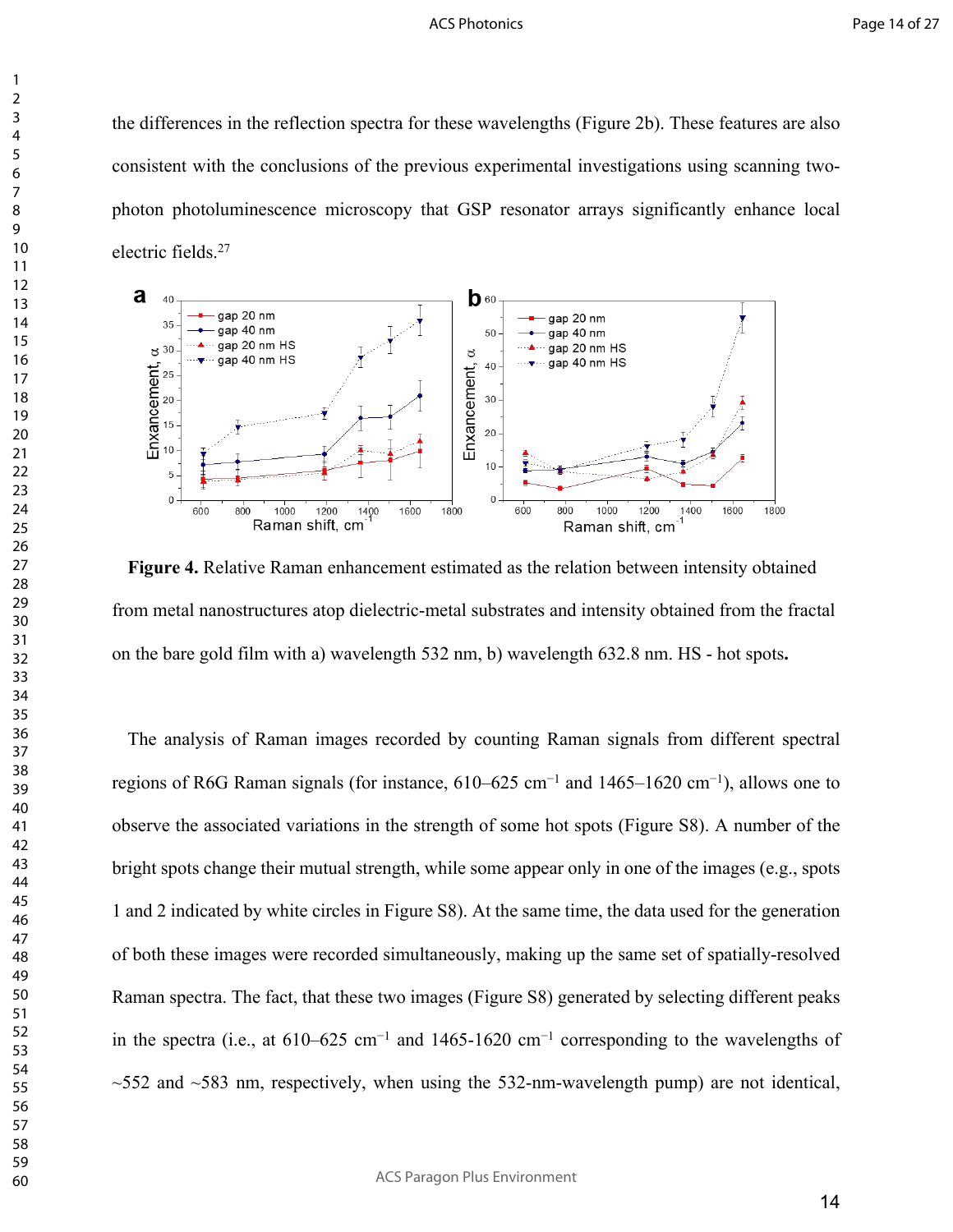Page 15 of 27

## ACS Photonics

indicates that the local field enhancements determining SERS signals have spatially different spectra, as also seen directly from the scattering spectra obtained at different locations (Figure S6). We will not go into a detailed discussion of these issues since there is a number of publications specifically devoted to this matter.<sup>47-49</sup> The previously formulated conclusion that the differences in scattering spectra confirm the collective nature of the observed resonances, i.e., their origin in multiple GSP scattering, reflection by fractal boundaries and interference, can thereby be also supported with the discussed Raman images and signals (Figure S8). It should also be borne in mind that the local FE at other spatial positions might be at resonance outside the wavelength range probed via mapping the R6G Raman signals, implying that the maximum SERS enhancements achievable with these configurations can be even higher. Finally, we would like to emphasize that the hot spots observed in the Raman images do not originate from uneven distributions of R6G pigment or fabrication defects. In order to support this conjecture, we fabricated square-shaped arrays (see Methods) with the parameters used in the fractal-shaped structures and conducted SERS microscopy imaging of these arrays. The SERS images obtained with the square-shaped arrays exhibit rather homogeneous signal distributions without hotspots (Figure S7). These observations confirm our supposition that the presence of hotspots in SERS images of fractal structures is not associated with the effect of uneven deposition of dye molecules.

Furthermore, the comparison of high-resolution SEM images of the fractal structures and their SERS images demonstrates a very good correlation without any apparent defects (Figure S10).

To compare the signal increase in SERS with that in ordinary Raman while keeping the same experimental parameters, the analytical enhancement factor (EF expression) is used.<sup>50</sup> The average EF is determined by comparing the signals acquired from R6G at a concentration of 10<sup>−</sup><sup>2</sup>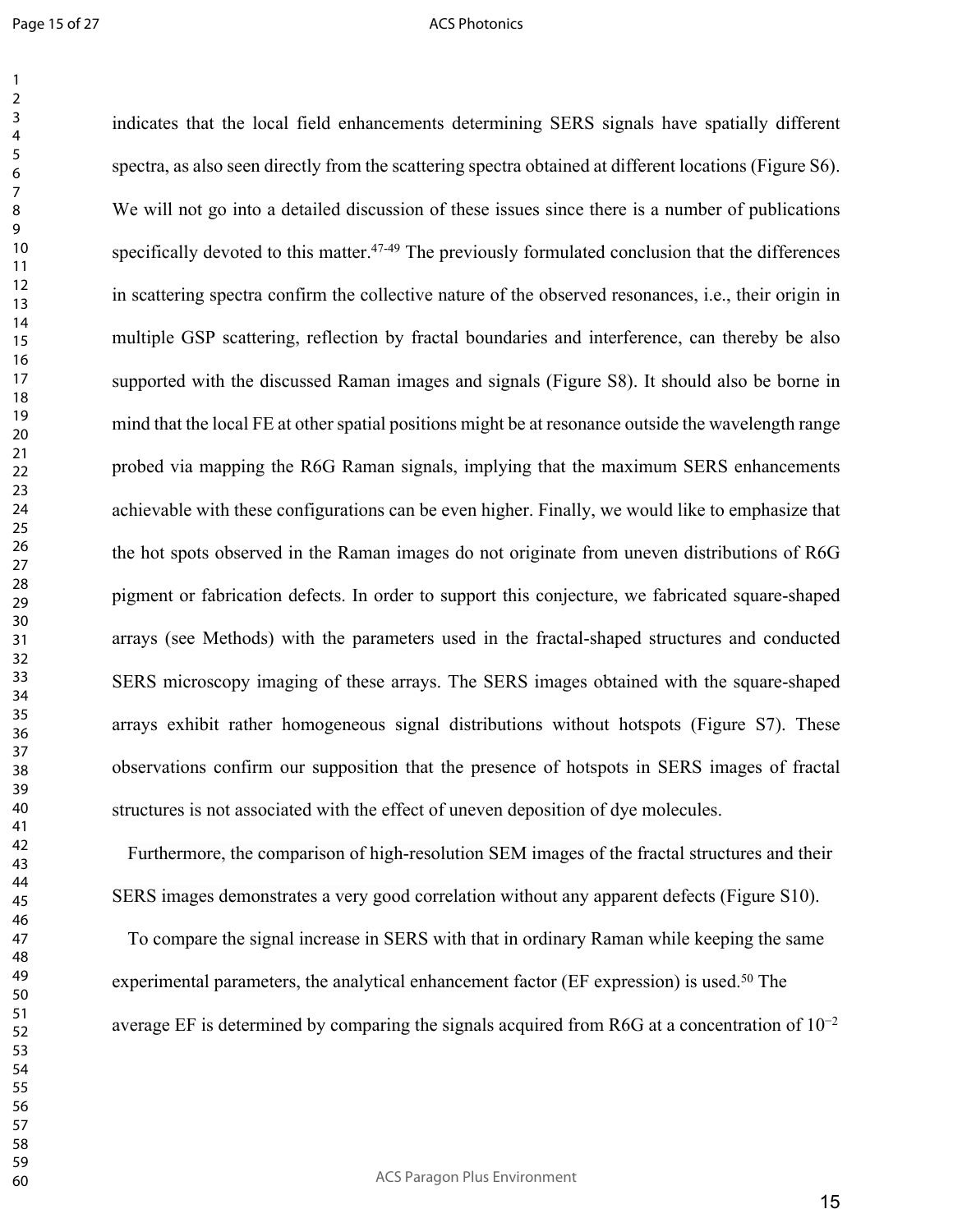M on a glass substrate, with the signals obtained from 10<sup>-6</sup> M of R6G on the fractal structures on the metal and on the MIM structures. The following equation is used:

$$
EF = \frac{I_{SERS} C_{REF}}{I_{REF} C_{SERS}} \tag{1}
$$

Where the I<sub>SERS</sub> and I<sub>REF</sub> correspond to background-subtracted intensities of R6G adsorbed on the fractal structures and the glass substrate, respectively.  $C_{\text{SERS}}$  and  $C_{\text{ref}}$  represent the corresponding concentrations of R6G on these structures. The average EF values are estimated to be ∼0.25 × 10<sup>6</sup> (for the fractal on the bare gold film), ~0.28 × 10<sup>7</sup> (for the fractal on the 20-nmthick  $SiO_2$  spacer) and  $\sim 0.93 \times 10^7$  (for the fractal on the 40-nm-thick  $SiO_2$  spacer) in the case of the laser 532 nm respectively. In the case of using of the laser 632.8 nm the EF values are estimated to be ~0.17 × 10<sup>6</sup> (for the fractal on the bare gold film), ~0.44 × 10<sup>7</sup> (for the fractal on the 20-nm-thick  $SiO_2$  spacer) and  $\sim 0.83 \times 10^7$  (for the fractal on the 40-nm-thick  $SiO_2$  spacer) respectively. We should stress the hot spots can be damaged by local heating and the R6G is easy to destroy, and during the scanning, it was necessary to find a compromise between the signal and good resolution, that is why the real enhancement estimation would be 1 or even 2 orders of magnitude higher.

## **CONCLUSIONS**

To summarize, we use Raman microscopy to map SERS from R6G with a concentration of 10- <sup>6</sup> M uniformly spread on the cylindrical gold nanoparticles in a periodic array (shaped by the Mandelbrot fractal) atop a thick gold film covered by a thin  $SiO<sub>2</sub>$  spacer layer of different thicknesses (0, 20 and 40 nm). In order to estimate the benefit of using GSP-based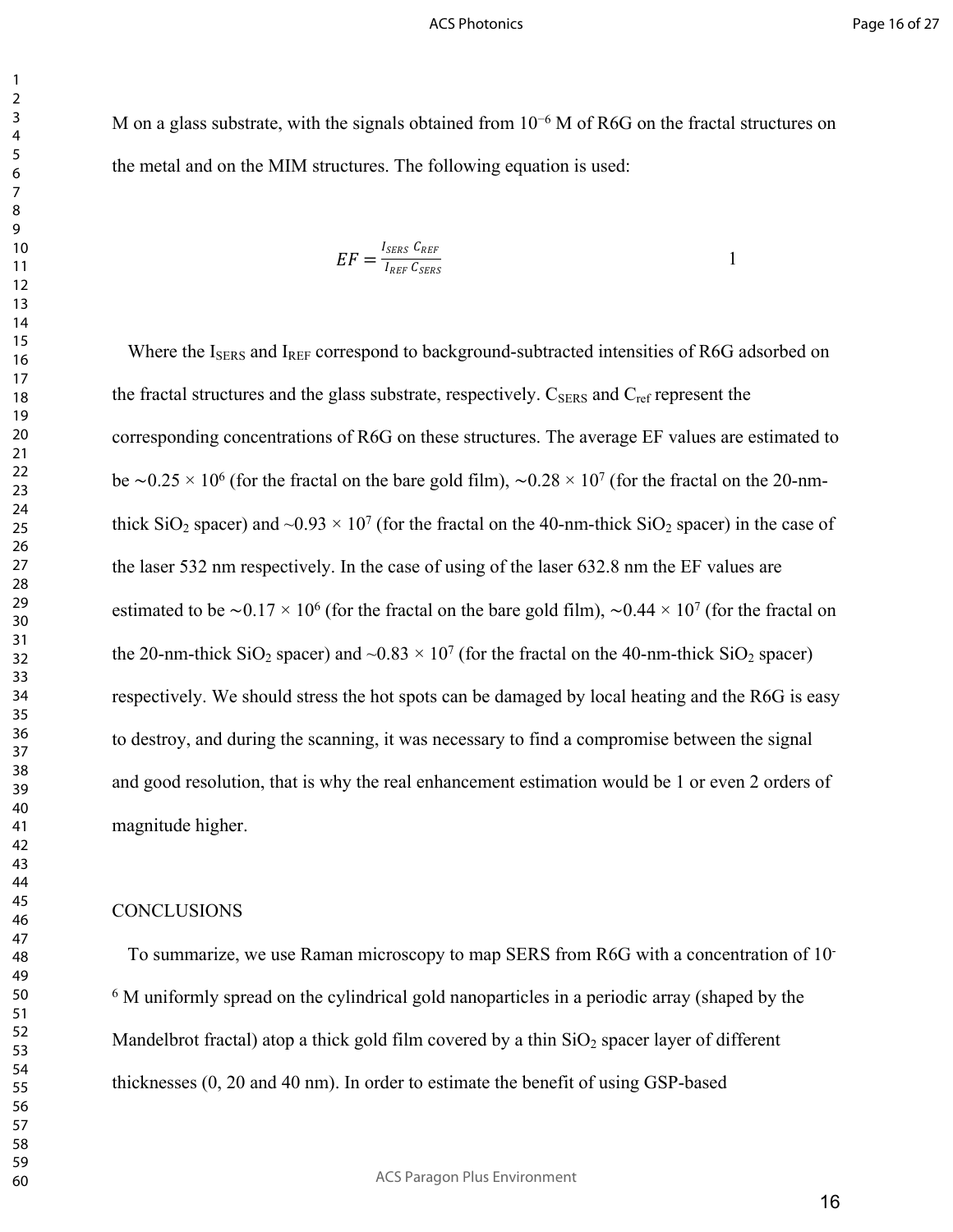#### ACS Photonics

configurations, we compared levels of the six main R6G Raman peaks. The SERS images from fabricated samples featured diffraction-limited bright spots corresponding to local SERS enhancements of up to  $\sim$ 27 and  $\sim$ 55 (relative to the fractal on the bare gold film) for 20- and 40nm-thick  $SiO<sub>2</sub>$  spacer layers, respectively. Overall SERS enhancement factor, relative to Raman signals obtained with a glass substrate, was estimated to be up to  $\sim 10^7$ . The position of bright spots is dependent on the fractal shaped boundaries, particle dimensions, polarization, and wavelength of the incident and scattered light. Linear reflection spectroscopy was used to verify that nanostructures exhibit resonances close to excitation wavelengths used for the Raman microscopy. The obtained results demonstrate that the combination of two complementary design strategies for field enhancement in SERS substrates - GSP resonators and fractal-shaped array boundaries is a perspective approach for the development of SERS substrates for surfaceenhanced multichannel sensing, e.g., SERS based diagnostics, single-molecule spectroscopy and other kinds of bio-molecule optical sensing.

## **METHODS**

**Fabrication.** The samples were fabricated using standard EBL and lift-off techniques. First, the substrates were prepared: 2 nm of Ti and 120 nm of Au and another 2 nm layer of Ti were deposited in a Cryofox 600 Explorer chamber using thermal evaporation at rates 0.01 nm/s for Ti and 0.1 nm/s for Au respectively. Thin titanium layers were introduced as they promote adhesion of the gold to the silicon wafer and adhesion of subsequently deposited  $SiO<sub>2</sub>$  to the gold layer. After that, the wafer was cut into smaller chips of sizes  $\sim 1 \times 1$  cm<sup>2</sup>. Further, several chips were covered with  $\sim$ 20 nm layer of SiO<sub>2</sub>, another part of chips with  $\sim$ 40 nm and the remaining chips were left intact.  $SiO<sub>2</sub>$  deposition was performed in the same chamber, but using radio-frequency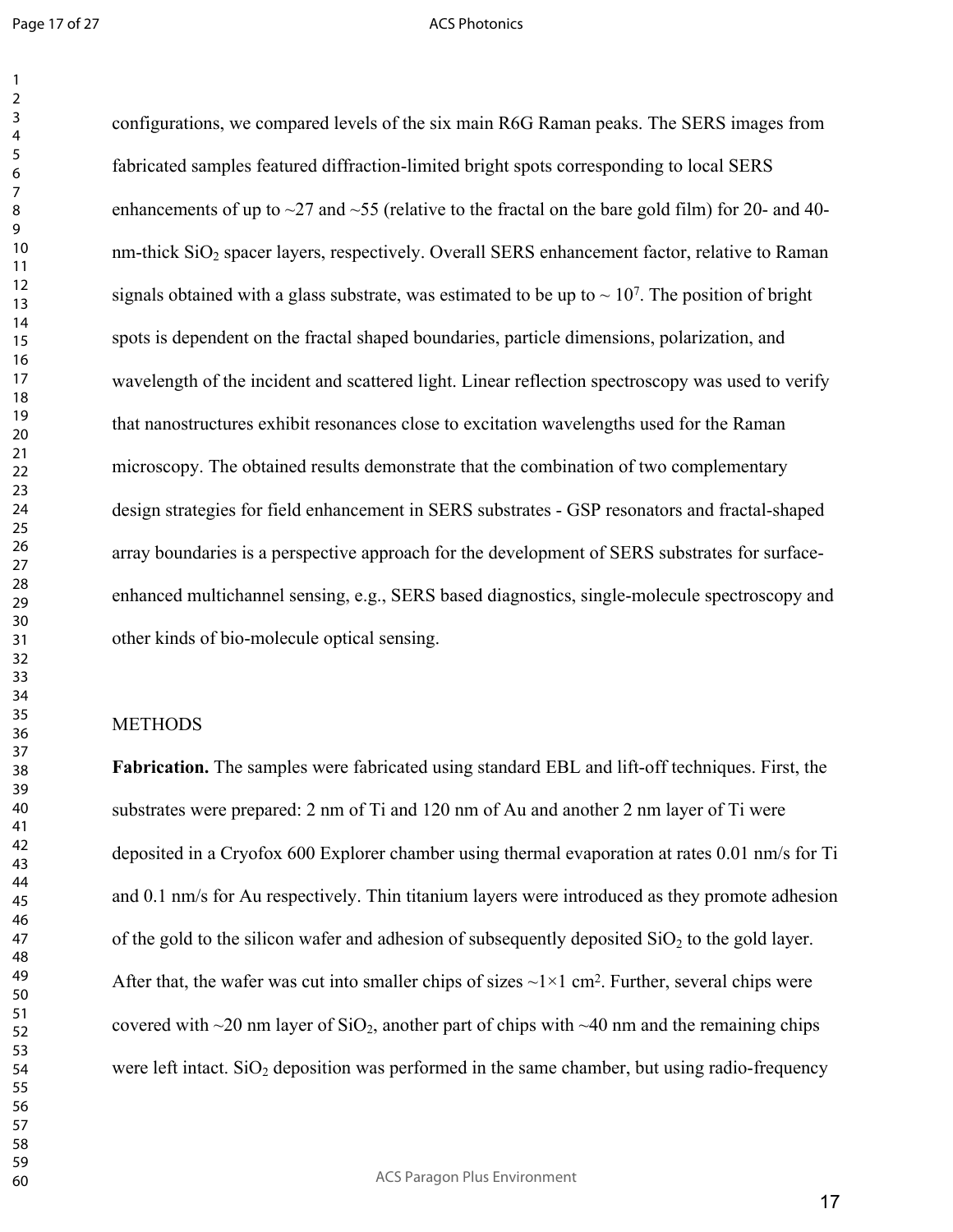sputtering of  $SiO<sub>2</sub>$  target at 200 W power. Hereafter 100 nm of e-beam resist - polymethyl methacrylate (PMMA) (950k A2, purchased from Microchem) - was spin-coated onto the wafer at 500 RPM for 5 s and 1600 RPM for 45 s and subsequently baked on a hot plate at 180 °C for 120 s. Locations of nanoparticles in the fractal pattern were calculated to form an array with 180 nm period, which fills the inner region of a small branch of the Mandelbrot fractal<sup>35</sup> extending over  $\sim 100 \times 100 \ \mu m^2$ . The pattern was exposed as dots using the ELPHY EBL Quantum system attached to a JEOL JSM6490 SEM. Additionally, the square-shaped  $15\times15 \mu m^2$  arrays with the same periodicity were patterned. After the exposure and development using diluted methyl isobutyl ketone (MIBK) solvent, another stack of 2 nm Ti and 50 nm Au was deposited. After the exposure and development using diluted methyl isobutyl ketone (MIBK) solvent, another stack of 2 nm Ti and 50 nm Au were deposited. Finally, the lift-off procedure was performed: the sacrificial PMMA layer was etched in acetone overnight, and the samples were subsequently cleaned with isopropanol.

**SEM.** We used a JEOL JSM6490 and JEOL JSM-7001F scanning electron microscopes (SEM) for the characterization of samples.

**Optical characterization.** Optical images were acquired using a Zeiss Observer microscope (EpiplanNeofluar HD objective  $\times$ 100, NA=0.90). Linear polarizer and analyzer were used to select appropriate polarization of the illumination and detected light. A standard tungstenhalogen lamp was used as illumination. The spectroscopic reflection analysis was performed using the Andor's Kymera 193i spectrograph equipped with the Andor's Newton CCD camera. The width of the slit of the spectrometer was adjusted so that the image area analyzed by the spectrometer is  $\sim$ 2×80  $\mu$ m. The spectral portrait of each sample was obtained by scanning across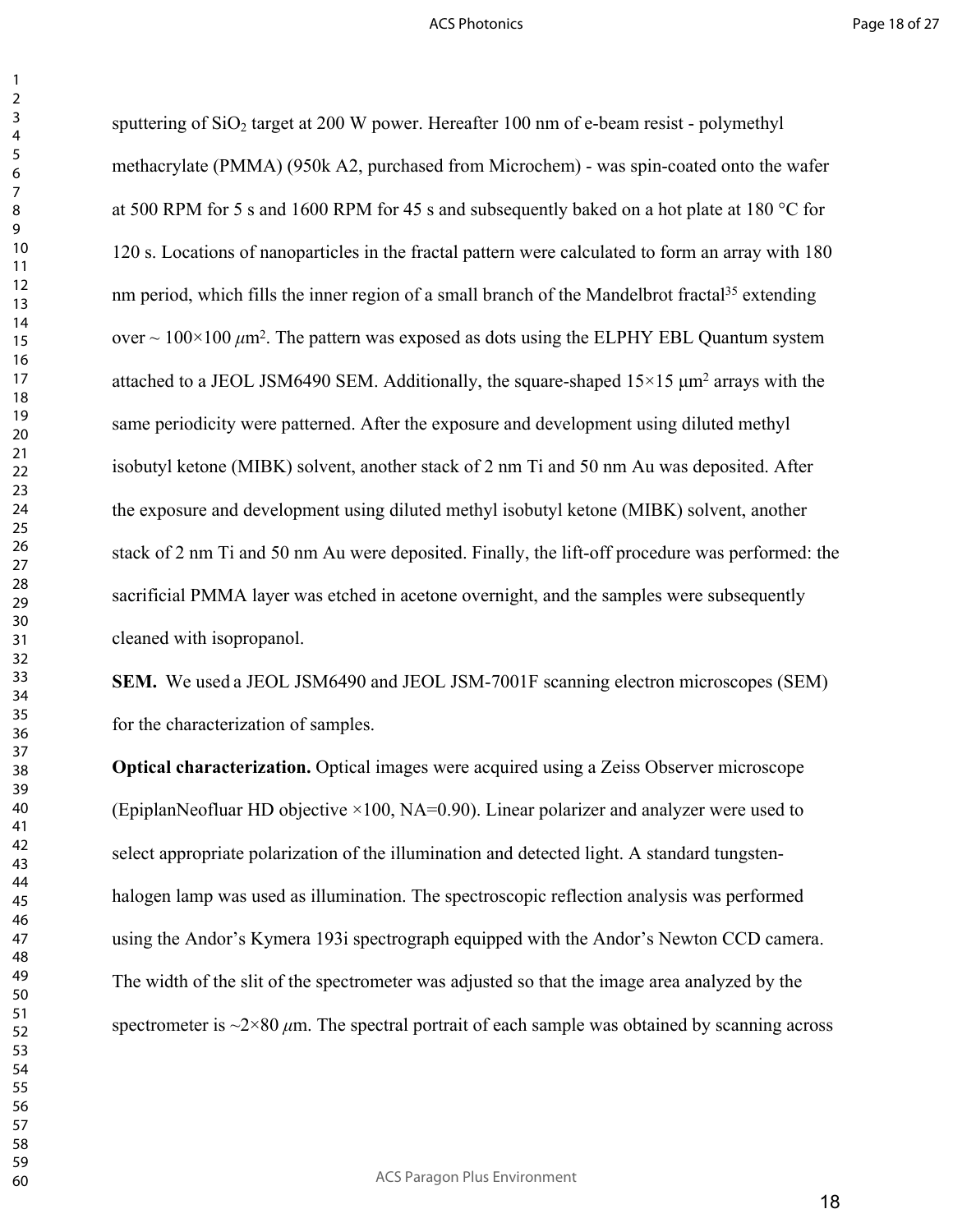#### ACS Photonics

the structures with a step of 2 *μ*m. Reported spectra were normalized to a reference spectrum, obtained outside fractals in the same conditions.

**Raman microscopy.** The experimental setups used for Raman microscopy are: 1) The commercially available confocal scanning Raman microscope (Alpha300R, Witec). The measurements were obtained using linearly polarized excitation of wavelength 532 nm, 600 lines/mm diffraction grating, and  $\times$ 100 objective (N.A. = 0.90). 2) The confocal scanning Raman microscope Horiba LabRAM HR Evolution. The measurements were obtained using linearly polarized excitation of wavelength 632.8 nm, 300 lines/mm diffraction grating, and  $\times$ 100 objective  $(N.A. = 0.90)$ . We use unpolarized detection in order to have a significant signal to noise ratio. Detailed SERS images were formed by mapping the spatial dependence of SERS intensity integrated around the main Raman peaks within the shift range 1560-1650 cm-1 for each of the 28  $\times$  28 points (step size 350 nm) in the scan, incident powers P $\sim$  0.08 mW and an integration time of 500 ms at each point.

## ASSOCIATED CONTENT

**Supporting Information**. Additional figures with results of the characterization of the fractal shaped structures.

AUTHOR INFORMATION

## **Corresponding Author**

\*E-mail: novikov.s@mipt.ru

## **Author Contributions**

S. I. B. conceived the experiment. S. B. designed and fabricated the samples. S. B. and S.M.N. performed the electron microscopy (SEM). S. M. N. and D.E.T performed the Raman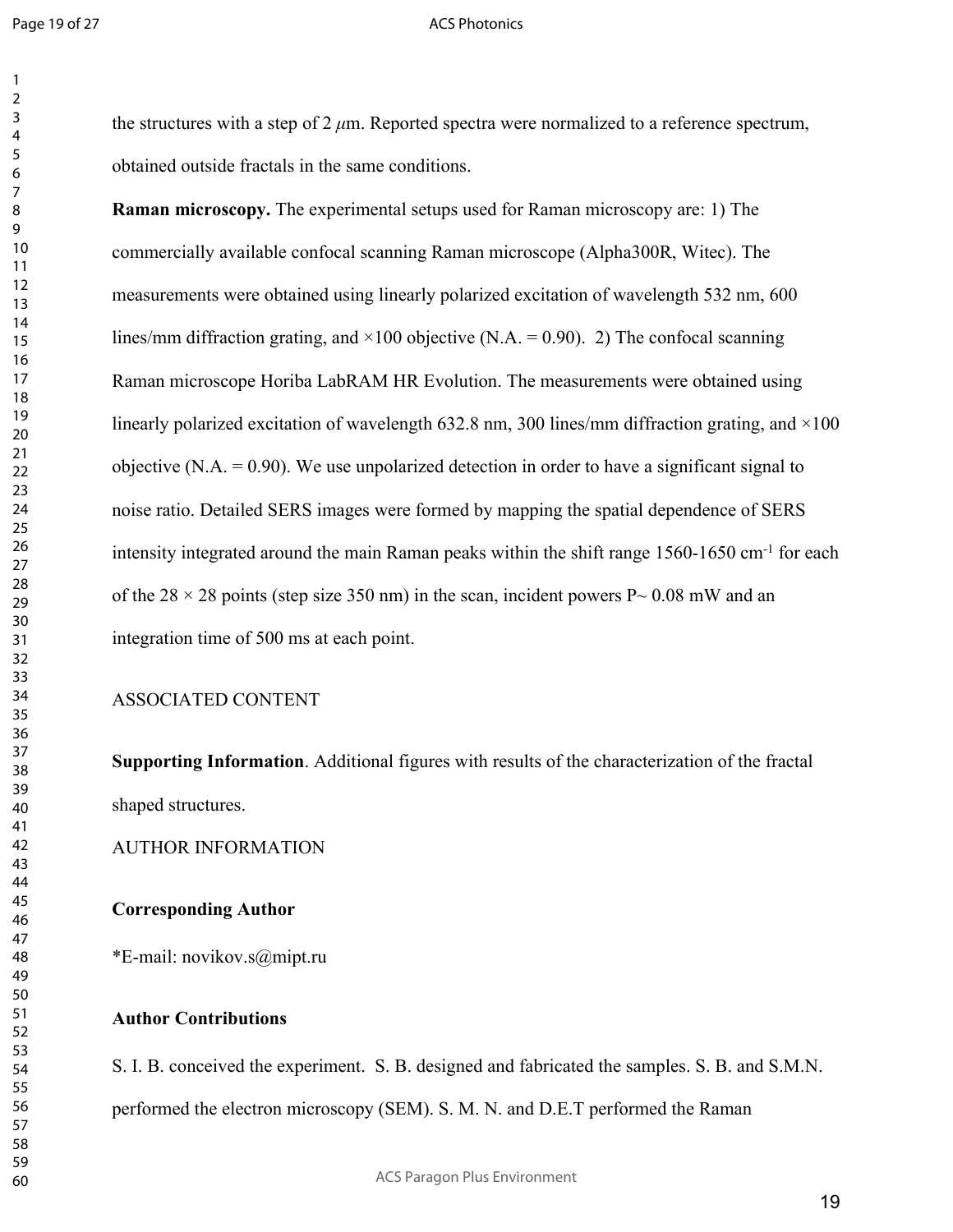measurements, V. S. V. and A. B. E. conducted optical spectroscopy. S. M. N., S. B. and A.V. A. drafted the manuscript. All authors discussed the results and commented on the manuscript. S. I. B. supervised the project.

## **Notes**

The authors declare no competing financial interests

## ACKNOWLEDGMENT

Analysis of the optical resonances and spectroscopic results has been supported by the Russian Science Foundation Grant No. 20-12-00343. S.B. is supported by VILLUM FONDEN (grant No. 16498). S.I.B. acknowledges the European Research Council, Grant 341054 (PLAQNAP). Center for Nano Optics is financially supported by the University of Southern Denmark (SDU 2020 funding). We thank the Shared Facilities Center of the Moscow Institute of Physics and Technology (grant no. RFMEFI59417X0014) for the use of their equipment. Part of the authors acknowledges financial support from the Deutsche Forschungsgemeinschaft (DFG, German Research Foundation) under Germany's Excellence Strategy within the Cluster of Excellence PhoenixD (EXC 2122, Project No. 390833453). We acknowledge A.S. Roberts and F. Todisco for efforts in assembling the optical characterization setup.

## REFERENCES

(1) Langer, J.; Jimenez de Aberasturi, D.; Aizpurua, J.; AlvarezPuebla, R. A.; Auguie, B.; Baumberg, J. J.; Bazan, G. C.; Bell, S. E. J.; Boisen, A.; Brolo, A. G.; Choo, J.; Cialla-May, D.; Deckert, V.; Fabris, L.; Faulds, K.; García de Abajo, F. J.; Goodacre, R.; Graham, D.; Haes, A.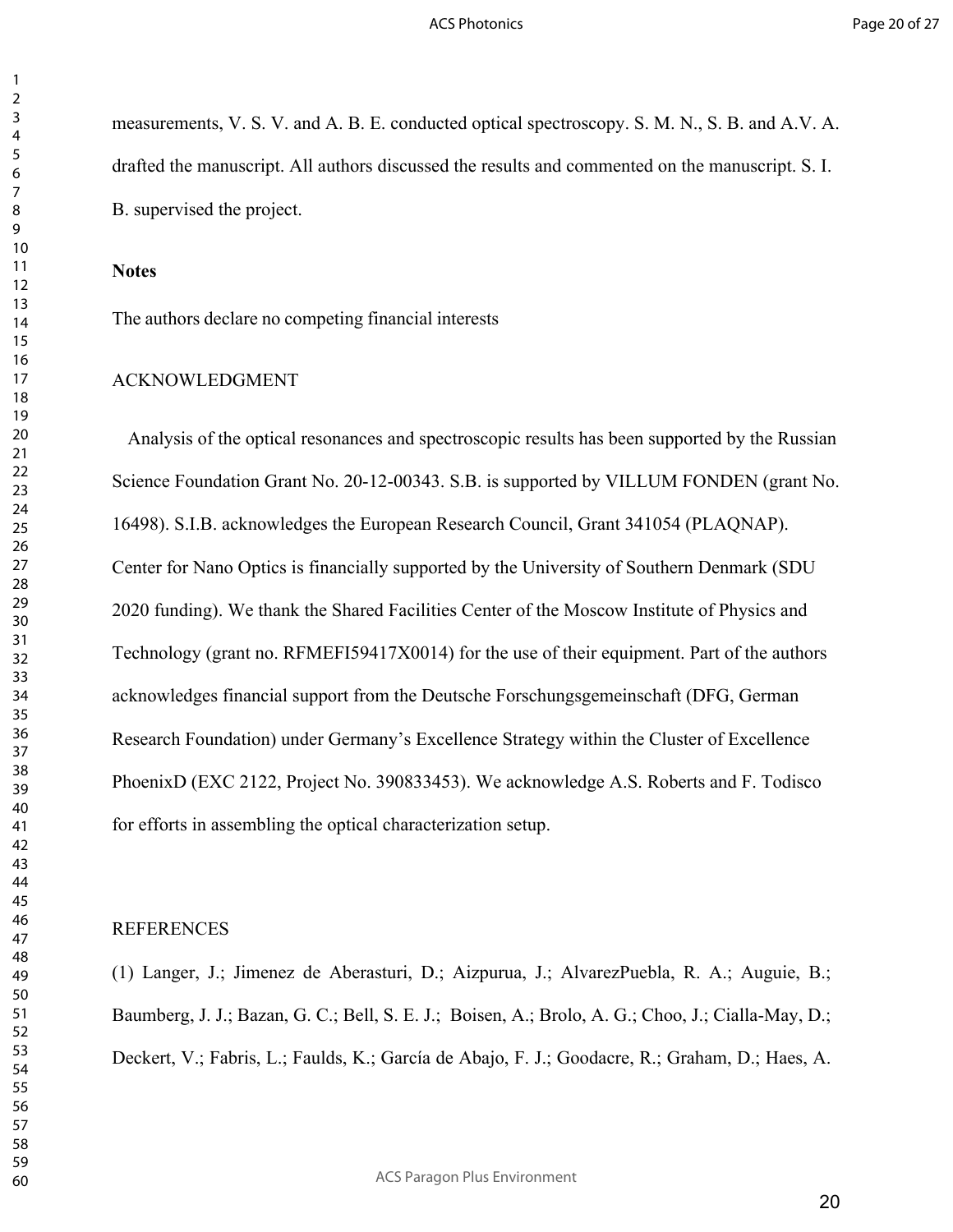#### ACS Photonics

J.; Haynes, C. L.; et al. Present and Future of Surface-Enhanced Raman Scattering. *ACS Nano* , *14*, 28-117.

(2) Fleischmann, M.; Hendra, P.; McQuillan, A. Raman spectra of pyridine adsorbed at a silver electrode. *Chem. Phys. Lett.* **1974**, *26,* 163 - 166.

(3) Gruenke, N. L.; Cardinal, M. F.; McAnally, M. O.; Frontiera, R. R.; Schatz, G. C.;

Van Duyne, R. P. Ultrafast and nonlinear surface-enhanced Raman spectroscopy. *Chem. Soc. Rev*. **2016**, *45*, 2263–2290.

(4) Kneipp, K.; Moskovits, M.; Kneipp, H*. Surface-Enhanced Raman Scattering: Physics and Applications;* Topics in Applied Physics; Springer Berlin Heidelberg, 2006.

(5) McNay, G.; Eustace, D.; Smith, W. E.; Faulds, K.; Graham, D. Surface-Enhanced Raman Scattering (SERS) and Surface-Enhanced Resonance Raman Scattering (SERRS):

A Review of Applications. *Applied Spectroscopy* **2011**, *65*, 825–837, PMID: 21819771.

(6) Kneipp, K.; Wang, Y.; Kneipp, H.; Perelman, L. T.; Itzkan, I.; Dasari, R. R.; Feld, M. S. Single Molecule Detection Using Surface-Enhanced Raman Scattering (SERS). *Phys. Rev. Lett.* **1997**, *78*, 1667–1670.

(7) Yang, S.; Dai, X.; Stogin, B. B.; Wong, T.-S. Ultrasensitive surface-enhanced Raman scattering detection in common fluids. *Proceedings of the National Academy of Sciences* , *113*, 268–273.

(8) Etchegoin, P. G.; Le Ru, E. C. A perspective on single molecule SERS: current status and future challenges. *Phys. Chem. Phys*. **2008**, *10*, 6079–6089.

(9) Kneipp, J.; Kneipp, H.; Kneipp, K. SERS – a single-molecule and nanoscale tool for bioanalytics. *Chem. Soc. Rev*. **2008**, *37*, 1052–1060.

(10) Maier, S. A. Plasmonic field enhancement and SERS in the effective mode volume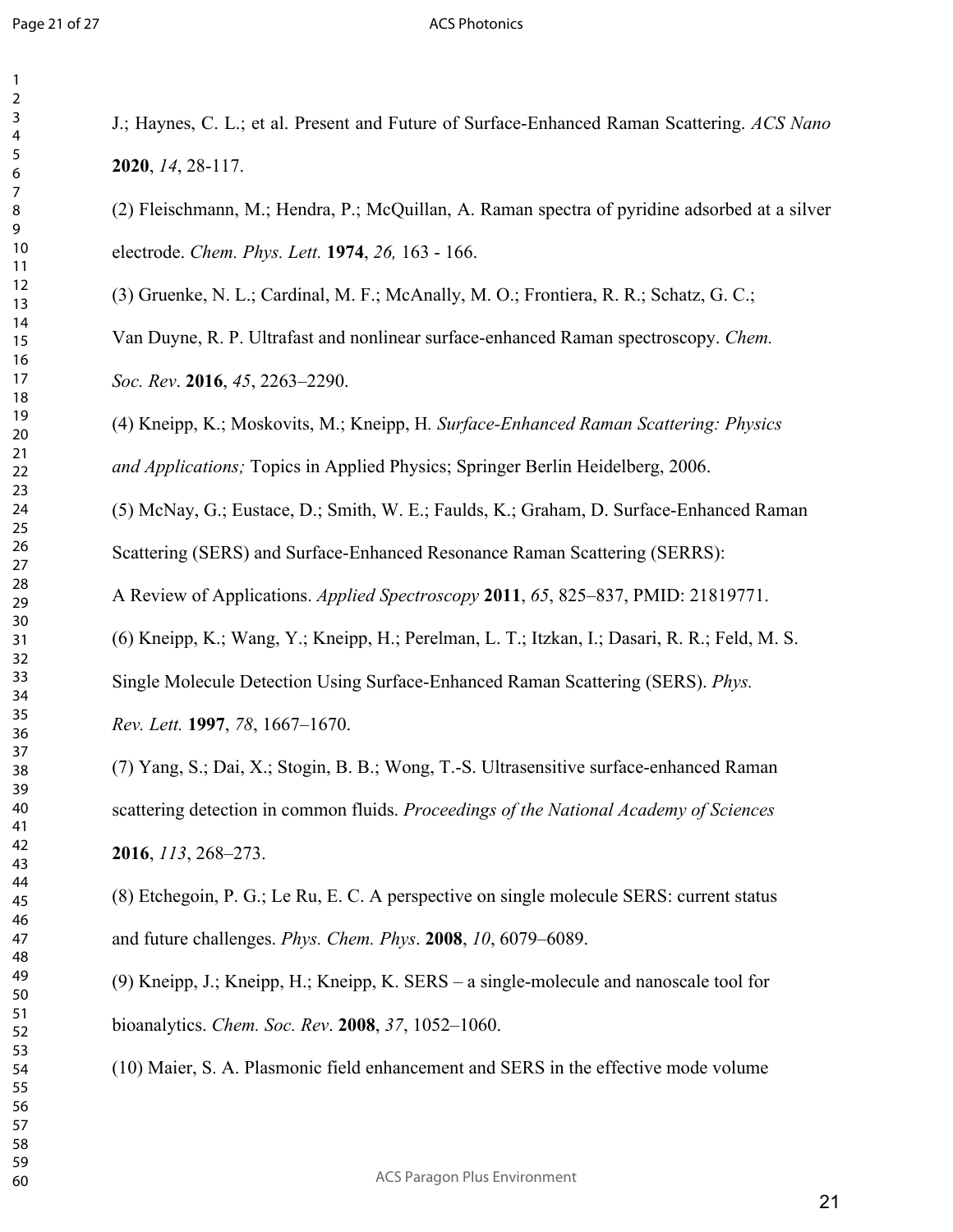picture. *Opt. Express* **2006**, *14*, 1957–1964.

(11) Maier, S. A. *Plasmonics: fundamentals and applications*; Springer Science & Business Media, 2007.

(12) Gramotnev, D. K.; Bozhevolnyi, S. I. Plasmonics beyond the diffraction limit*. Nat.*

*Photonics* **2010**, *4*, 83.

(13) Schuller, J. A.; Barnard, E. S.; Cai, W.; Jun, Y. C.; White, J. S.; Brongersma, M. L. Plasmonics for extreme light concentration and manipulation. *Nat. Mater.* **2010**, *9*, 193.

(14) Mayer, K. M.; Hafner, J. H. Localized surface plasmon resonance sensors. *Chemical reviews*  , *111*, 3828–3857.

(15) Søndergaard, T.; Bozhevolnyi, S. Slow-plasmon resonant nanostructures: Scattering and field enhancements. *Phys. Rev. B* **2007**, *75*, 073402.

(16) Wei, H.; Xu, H. Hot spots in different metal nanostructures for plasmon-enhanced Raman spectroscopy. *Nanoscale* **2013**, *5*, 10794–10805.

(17) Hamon, C.; Novikov, S. M.; Scarabelli, L.; Solís, D.; Altantzis, T.; Bals, S.; Taboada, J.; Obelleiro, F.; Liz-Marzán L. M. Collective Plasmonic Properties in Few-Layer Gold Nanorod Supercrystals. *ACS Photonics.* **2015**, *2*, 1482–1488.

(18) Yap, F. L.; Thoniyot, P.; Krishnan, S. and Krishnamoorthy, S. Nanoparticle cluster arrays for high-performance SERS through directed self-assembly on flat substrates and on optical fibers. *ACS Nano* **2012***, 6*, 2056–2070.

(19) Tatarkin, D. E.; Yakubovsky, D. I.; Ermolaev, G. A.; Stebunov, Y. V.; Voronov, A. A.; Arsenin, A. V.; Volkov, V. S. and Novikov, S. M. Surface-Enhanced Raman Spectroscopy on Hybrid Graphene/Gold Substrates near the Percolation Threshold. *Nanomaterials* **2020**, *10*, 164.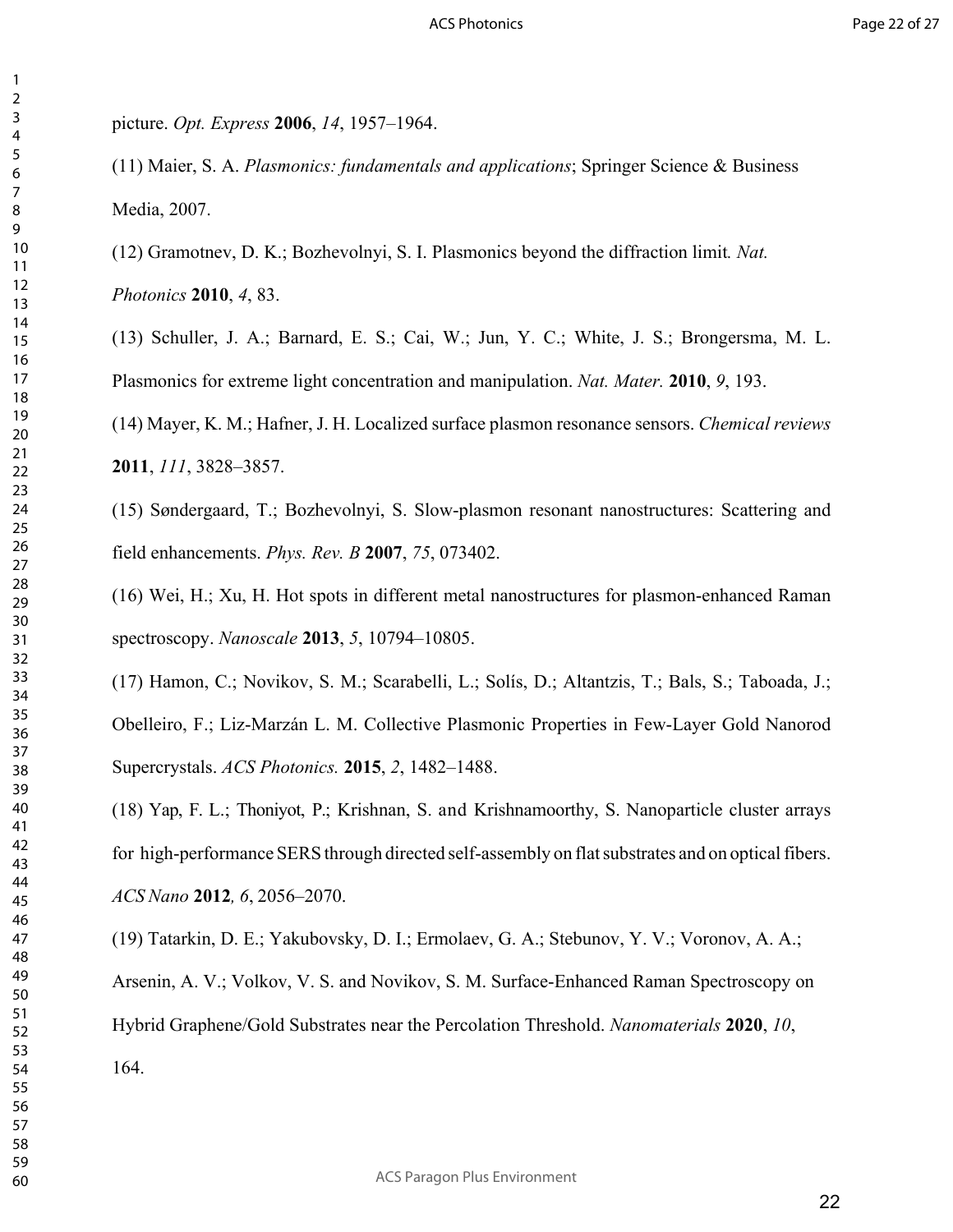#### ACS Photonics

(20) Moskovits, M. Imaging: Spot the hotspot. *Nature* **2011***, 469*, 307–308. (21) Polavarapu, L.; La Porta, A.; Novikov, S. M.; Coronado-Puchau, M. and Liz-Marzan, L. M. Pen-on-Paper Approach Toward the Design of Universal Surface Enhanced Raman Scattering Substrates. *Small*, **2014**, *10*, 3065-3071. (22) Rodal-Cedeira, S.; Montes-García, V.; Polavarapu, L.; Solís, D. M.; Heidari, H.; La Porta, A.; Angiola, M.; Martucci, A.; Taboada, J. M.; Obelleiro, F.; Bals, S.; Perez-Juste, J.; Pastoriza-Santos, I. Plasmonic Au@Pd Nanorods with Boosted Refractive Index Susceptibility and SERS Efficiency: A Multifunctional Platform for Hydrogen Sensing and Monitoring of Catalytic Reactions. *Chem. Mater*. **2016**, *28*, 9169−9180. (23) Solís, D. M.; Taboada, J. M.; Obelleiro, F. and Liz-Marzán L. M., García de Abajo, F.J. Optimization of Nanoparticle-Based SERS Substrates through Large-Scale Realistic Simulations. *ACS Photonics* **2017**, *4*, 329-337. (24) Bozhevolnyi, S. I.; Søndergaard, T. General properties of slow-plasmon resonant nanostructures: nano-antennas and resonators. *Opt. Express* **2007**, *15*, 10869–10877. (25) Søndergaard, T.; Jung, J.; Bozhevolnyi, S. I.; Della Valle, G. Theoretical analysis of gold nano-strip gap plasmon resonators. *New Journal of Physics* **2008**, *10*, 105008. (26) Jung, J.; Søndergaard, T.; Bozhevolnyi, S. I. Gap plasmon-polariton nanoresonators:

Scattering enhancement and launching of surface plasmon polaritons. *Phys. Rev.*

*B* **2009**, *79*, 035401.

(27) Nielsen, M. G.; Gramotnev, D. K.; Pors, A.; Albrektsen, O.; Bozhevolnyi, S. I. Continuous layer gap plasmon resonators. *Opt. Express* **2011**, *19*, 19310–19322.

(28) Baumberg, J. J.; Aizpurua, J.; Mikkelsen, M. H.; Smith, D. R. Extreme nanophotonics from ultrathin metallic gaps. *Nat. Mater.* **2019**, *18*, 668–678.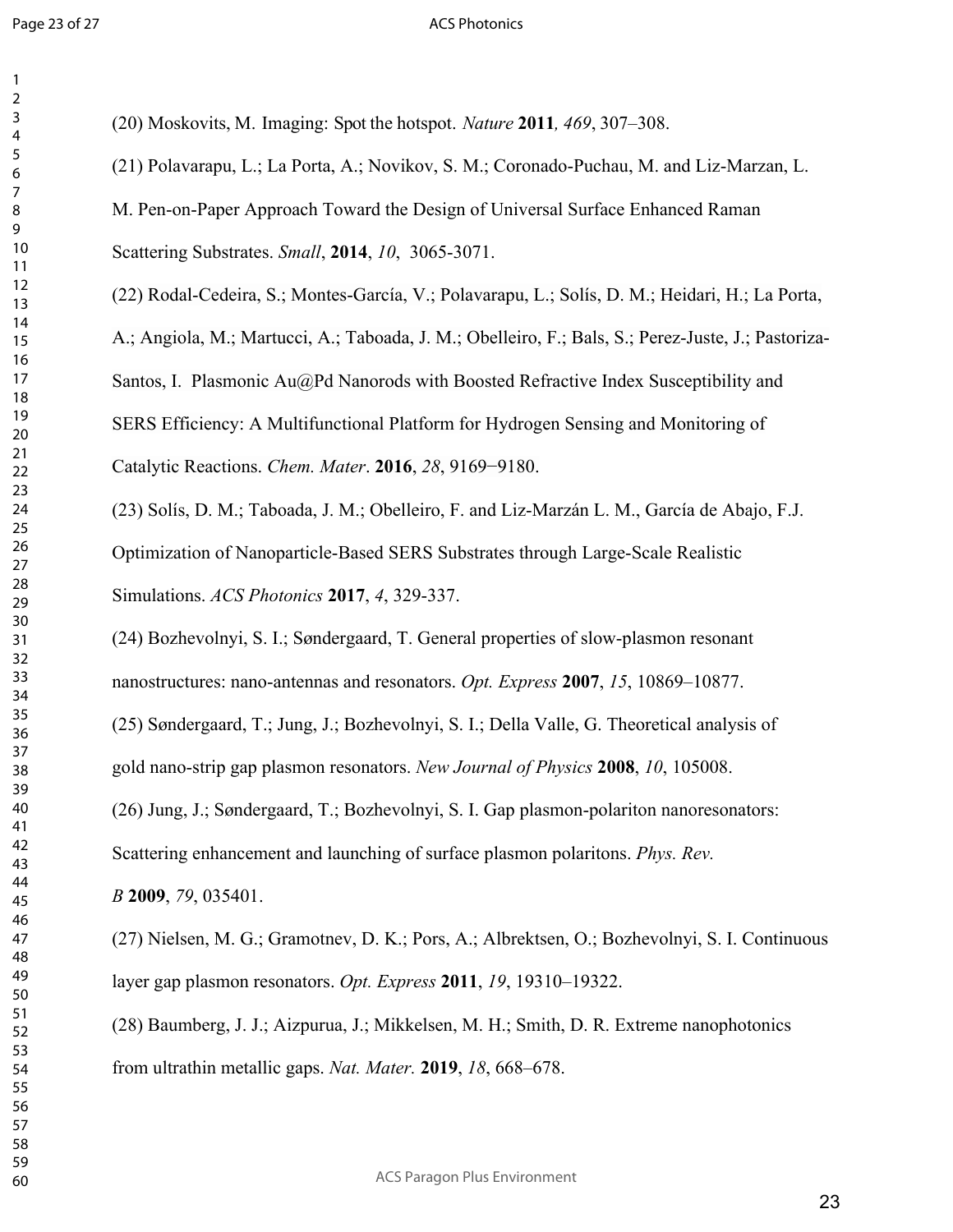(29) Gottheim, S.; Zhang, H.; Govorov, A. O.; Halas, N. J. Fractal nanoparticle plasmonics: The Cayley tree. *ACS Nano* **2015**, *9*, 3284–3292.

(30) Wallace, G. Q.; Lagugné-Labarthet, F. Advancements in fractal plasmonics: structures, optical properties, and applications. *Analyst* **2019**, *144*, 13–30.

(31) Huang, X.; Xiao, S.; Ye, D.; Huangfu, J.; Wang, Z.; Ran, L.; Zhou, L. Fractal plasmonic metamaterials for subwavelength imaging. *Opt. Express* **2010**, *18*, 10377–10387.

(32) Zhu, L.-H.; Shao, M.-R.; Peng, R.-W.; Fan, R.-H.; Huang, X.-R.; Wang, M. Broadband absorption and efficiency enhancement of an ultra-thin silicon solar cell with a plasmonic fractal. *Opt. Express* **2013**, *21*, A313–A323.

(33) Aslan, E.; Turkmen, M. Refractive index sensing characteristics of dual resonances in rectangular fractal nano-apertures. *Optical Materials* **2015**, *46*, 423–428.

(34) Fang, J.; Wang, D.; DeVault, C. T.; Chung, T.-F.; Chen, Y. P.; Boltasseva, A.; Shalaev,

V. M.; Kildishev, A. V. Enhanced graphene photodetector with fractal metasurface.

*Nano Lett.* **2016**, *17*, 57–62.

(35) Beermann, J.; Radko, I. P.; Boltasseva, A.; Bozhevolnyi S. I. Localized field enhancements in fractal shaped periodic metal nanostructures. *Opt. Express* **2007**, *15*, 15234-41.

(36) Radko, I. P.; Volkov, V. S.; Beermann, J.; Evlyukhin, A. B.; Søndergaard, T.; Boltasseva,

A.; Bozhevolnyi, S. I. Plasmonic metasurfaces for waveguiding and field enhancement. *Laser & Photon. Rev.* **2009**, *3*, 575–590.

(37) Mandelbrot, B. B. *The fractal geometry of nature*; WH freeman New York, 1983; Vol. 173.

(38) Beermann, J.; Evlyukhin, A.; Boltasseva, A.; Bozhevolnyi, S. I. Nonlinear microscopy of localized field enhancements in fractal shaped periodic metal nanostructures. *JOSA*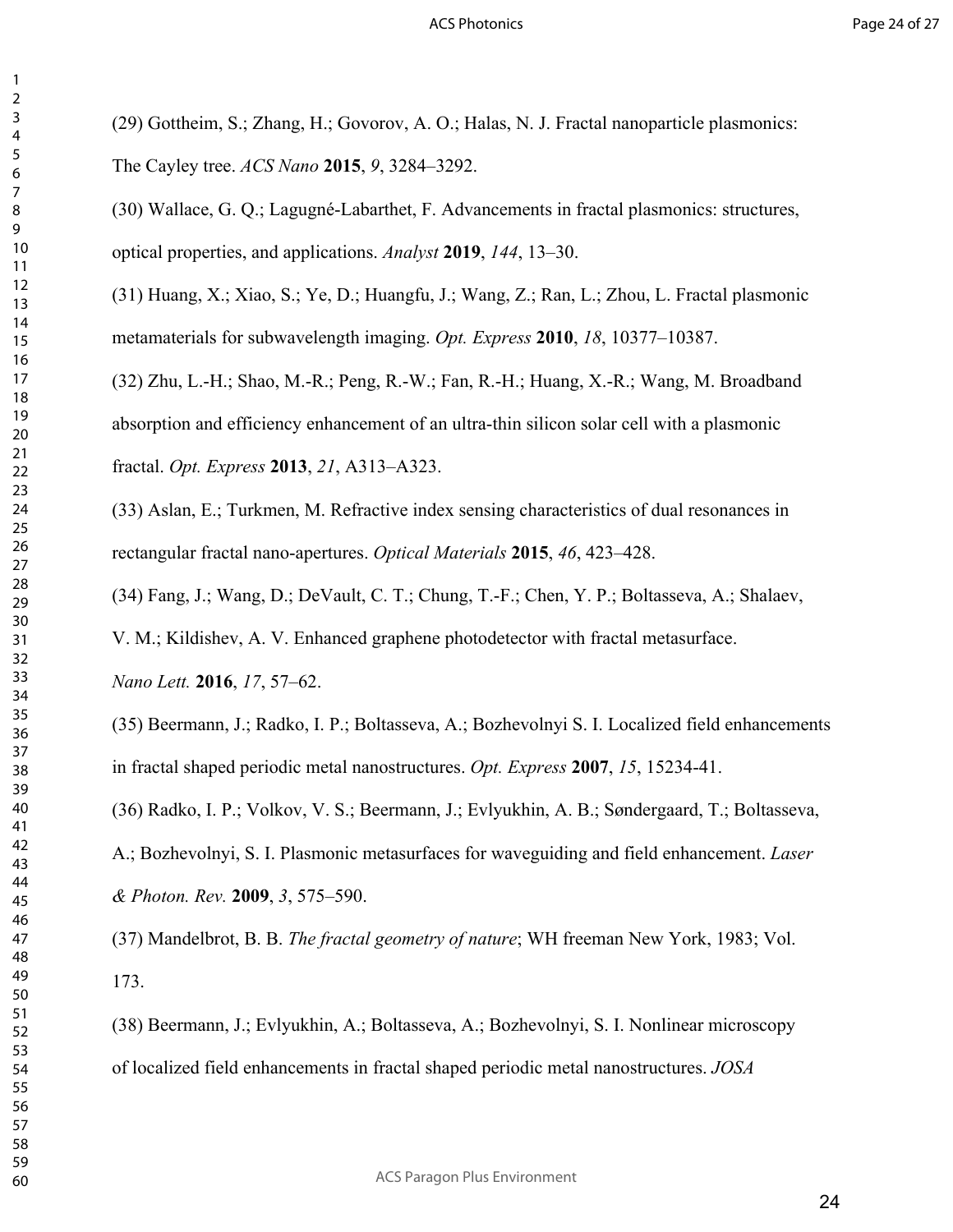## ACS Photonics

*B* **2008**, *25*, 1585–1592.

 **(**39) Even, C.; Russ, S.; Repain, V.; Pieranski, P.; Sapoval, B. Localizations in fractal drums: an experimental study. *Phys. Rev. Lett.* **1999**, *83*, 726.

(40) Beermann, J.; Novikov, S. M.; Albrektsen, O.; Nielsen, M. G.; Bozhevolnyi, S. I.

Surface-enhanced Raman imaging of fractal shaped periodic metal nanostructures.

*JOSA B* **2009**, *26*, 2370–2376.

(341) Beermann, J.; Novikov, S. M.; Leosson, K.; Bozhevolnyi, S. I. Surface enhanced Raman microscopy with metal nanoparticle arrays*. Journal of Optics A: Pure and Applied Optics* **2009**, *11*, 075004.

(42) Beermann, J.; Novikov, S. M.; Leosson, K.; Bozhevolnyi, S. I. Surface enhanced Raman imaging: periodic arrays and individual metal nanoparticles. *Opt. Express* **2009**, *17*, 12698–12705.

(43) Nielsen, M. G.; Pors, A.; Albrektsen, O.; Bozhevolnyi, S. I. Efficient absorption of visible radiation by gap plasmon resonators. *Opt. Express* **2012**, *20*, 13311-13319.

(44) Roberts, A. S.; Pors, A.; Albrektsen, O.; Bozhevolnyi, S. I. Subwavelength Plasmonic Color Printing Protected for Ambient Use. *Nano Lett*. **2014**, *14*, 783–787.

(45) Roberts, A. S.; Novikov, S. M.; Yang, Y.; Chen, Y.; Boroviks, S.; Beermann, J.;

Mortensen, N. A. and Bozhevolnyi, S. I. Laser Writing of Bright Colors on Near-Percolation Plasmonic Reflector Arrays. *ACS Nano* **2019**, *13*, 71-77.

(46) Pors, A and Bozhevolnyi, S. I. Plasmonic metasurfaces for efficient phase control in reflection, *Opt. Express* **2013**, *21*, 27438-27451.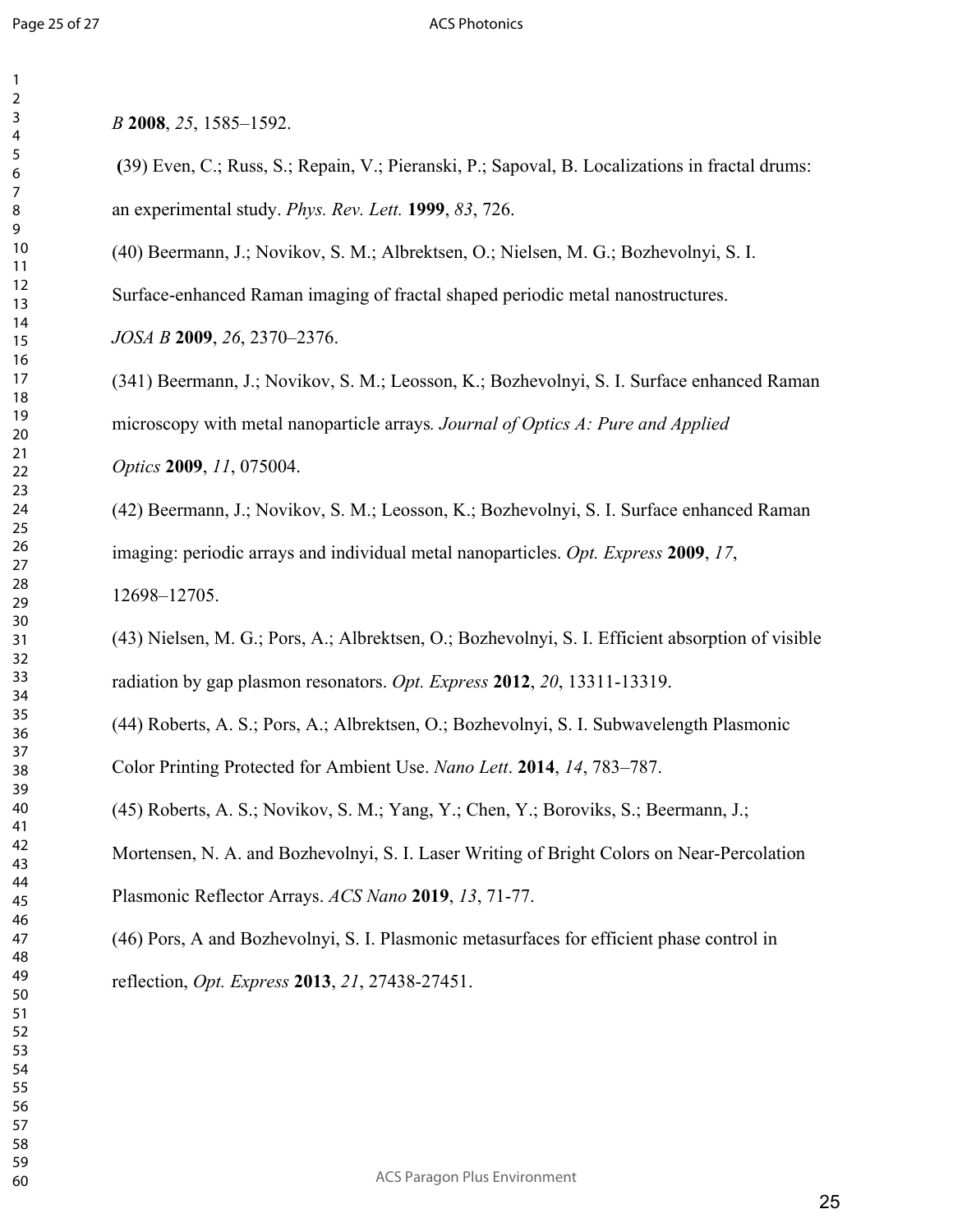(47) Lin, K.-Q.; Yi, J.; Zhong, J.-H.; Hu, S.; Liu, B.-J.; Liu, J.-Y.; Zong, C.; Lei, Z.-C.; Wang,

X.; Aizpurua, J. Plasmonic Photoluminescence for Recovering Native Chemical Information from Surface-Enhanced Raman Scattering. *Nat. Commun*. **2017**, *8*, 14891.

(48) Ding, S.-Y.; Yi, J.; Li, J.-F.; Ren, B.; Wu, D.-Y.; Panneerselvam, R.; Tian, Z.-Q.

Nanostructure-Based Plasmon-Enhanced Raman Spectroscopy for Surface Analysis of Materials. *Nat. Rev. Mater*. **2016,** *1*, 16021.

(49) Itoh, T.; Yoshida, K.; Biju, V.; Kikkawa, Y.; Ishikawa, M.; Ozaki, Y. Second Enhancement in Surface-Enhanced Resonance Raman Scattering Revealed by an Analysis of Anti-Stokes and Stokes Raman Spectra. *Phys. Rev. B: Condens. Matter Mater. Phys*. **2007**, *76*, 085405.

 **(**50) Le Ru, E. C.; Blackie, E.; Meyer, M.; Etchegoin, P. G. Surface Enhanced Raman Scattering Enhancement Factors: A Comprehensive Study. J*. Phys. Chem. C* **2007**, *111*, −13803.

## TOC/Abstract Graphic



Fractal shaped periodic metal nanostructures atop dielectric-metal substrates for SERS applications S. M. Novikov, S. Boroviks, A. B. Evlyukhin, D. E. Tatarkin, A. V. Arsenin, V. S. Volkov and S. I. Bozhevolnyi.